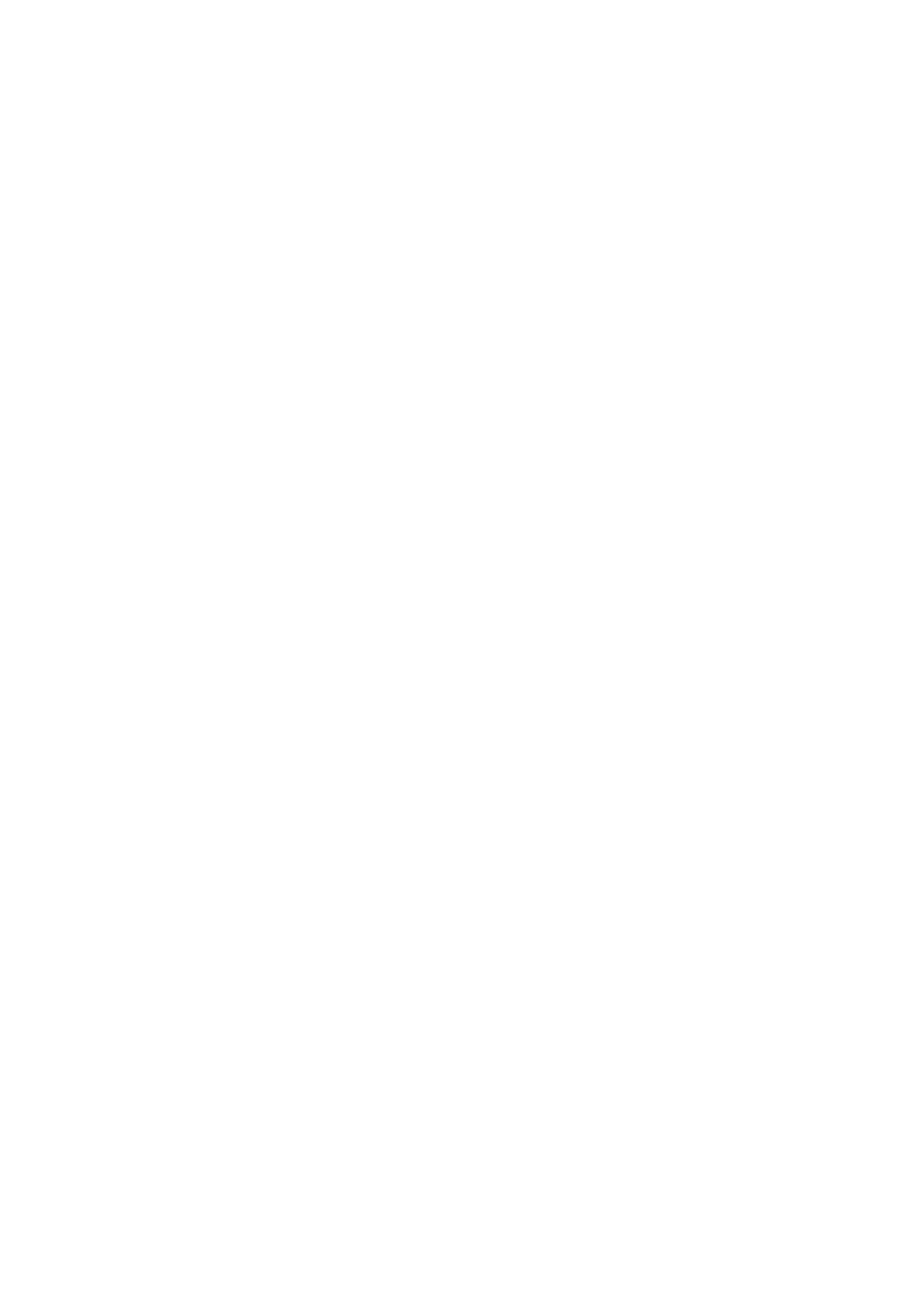<span id="page-2-0"></span>

# **Road Transport Legislation Amendment Regulation 2010 (No 1)**

**Subordinate Law SL2010-5** 

made under the

**Road Transport (General) Act 1999, the Road Transport (Public Passenger Services) Act 2001 and the Road Transport (Safety and Traffic Management) Act 1999** 

# **Contents**

|        |                                                  | Page |
|--------|--------------------------------------------------|------|
| Part 1 | <b>Preliminary</b>                               |      |
| 1      | Name of regulation                               |      |
| 2      | Commencement                                     |      |
| Part 2 | <b>Road Transport (Offences) Regulation 2005</b> |      |
| 3      | Legislation amended-pt 2                         | 2    |
| 4      | Section 8 (1)                                    | 2    |
| 5      | Section 21 (2) (a)                               | 4    |

J2009-755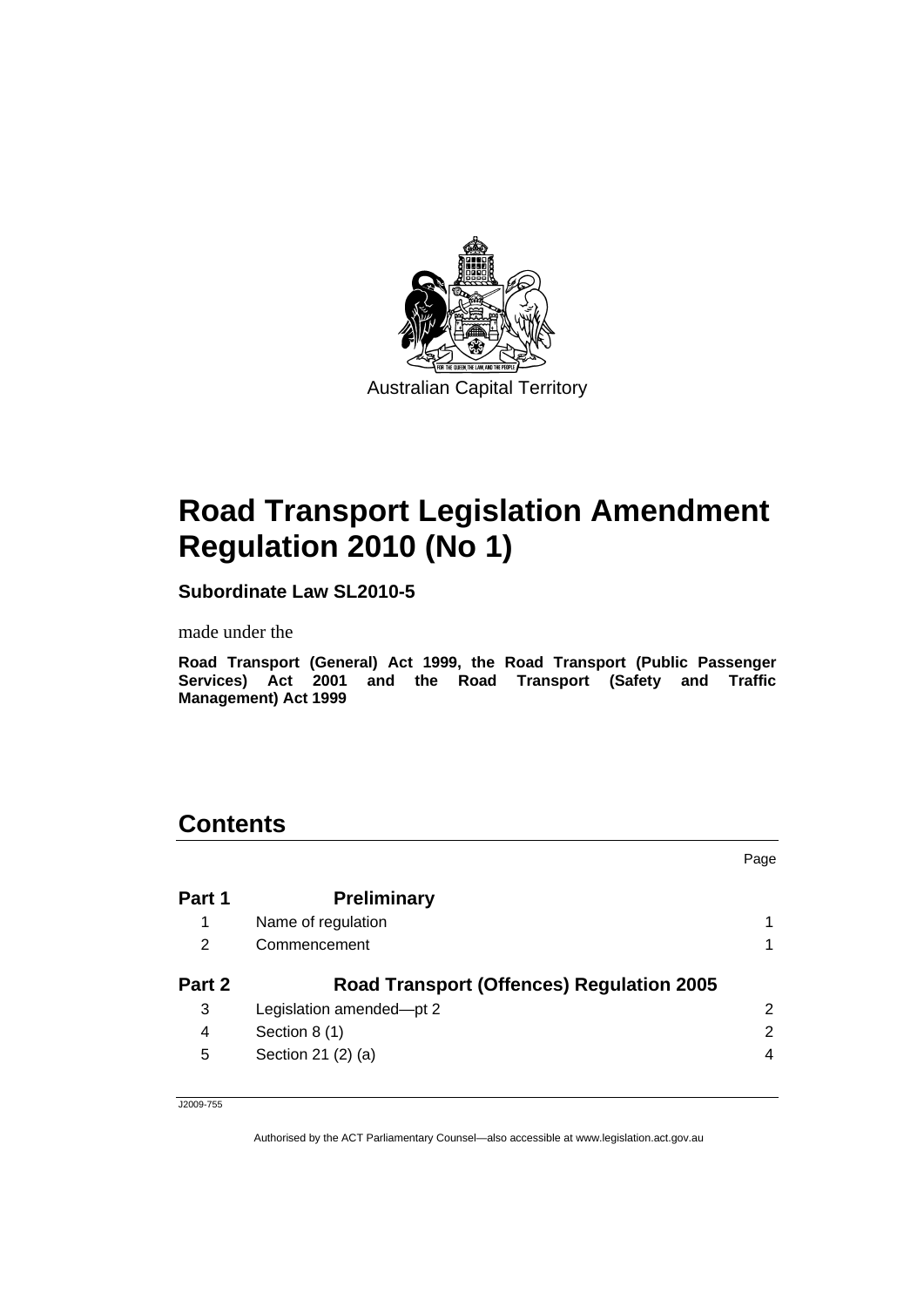| Contents |
|----------|
|----------|

|    |                                                         | Page           |
|----|---------------------------------------------------------|----------------|
| 6  | Schedule 1, part 1.2, new item 3A                       | 5.             |
| 7  | Schedule 1, part 1.2, new item 6A                       | 5              |
| 8  | Schedule 1, part 1.2, item 7.2                          | 6              |
| 9  | Schedule 1, part 1.2, items 20 and 21                   | 6              |
| 10 | Schedule 1, part 1.2, new items 44A and 44B             | $\overline{7}$ |
| 11 | Schedule 1, part 1.2, item 47, column 2                 | $\overline{7}$ |
| 12 | Schedule 1, part 1.2, item 48, column 2                 | $\overline{7}$ |
| 13 | Schedule 1, part 1.2, item 49, column 2                 | 8              |
| 14 | Schedule 1, part 1.2, item 97, column 3                 | 8              |
| 15 | Schedule 1, part 1.2, new item 97A                      | 8              |
| 16 | Schedule 1, part 1.2, new item 121A                     | 9              |
| 17 | Schedule 1, part 1.2, item 143                          | 9              |
| 18 | Schedule 1, part 1.2, new items 168A, 168A.1 and 168A.2 | 10             |
| 19 | Schedule 1, part 1.2, new item 186A                     | 10             |
| 20 | Schedule 1, part 1.2, new item 195A                     | 11             |
| 21 | Schedule 1, part 1.2, new item 209A                     | 11             |
| 22 | Schedule 1, part 1.2, new item 242A                     | 11             |
| 23 | Schedule 1, part 1.2, new item 254A                     | 12             |
| 24 | Schedule 1, part 1.2, item 259                          | 12             |
| 25 | Schedule 1, part 1.2, item 272, column 3                | 12             |
| 26 | Schedule 1, part 1.2, new item 285A                     | 13             |
| 27 | Schedule 1, part 1.2, new items 307A to 307E            | 13             |
| 28 | Schedule 1, part 1.2, new item 312A                     | 14             |
| 29 | Schedule 1, part 1.2, new item 315A                     | 14             |
| 30 | Schedule 1, part 1.2, item 317, column 3                | 15             |
| 31 | Schedule 1, part 1.2, item 320                          | 15             |
| 32 | Schedule 1, part 1.2, item 331A                         | 15             |
| 33 | Schedule 1, part 1.2, item 335                          | 16             |
| 34 | Schedule 1, part 1.2, new items 336A to 336C            | 16             |
| 35 | Schedule 1, part 1.2, new item 349A                     | 17             |
| 36 | Schedule 1, part 1.2, items 359 and 360                 | 17             |
| 37 | Schedule 1, part 1.2, item 362 and items 362.1 to 362.3 | 18             |
| 38 | Schedule 1, part 1.2, item 363 and items 363.1 to 363.3 | 19             |
|    |                                                         |                |

contents 2 Road Transport Legislation Amendment Regulation 2010 (No 1)

SL2010-5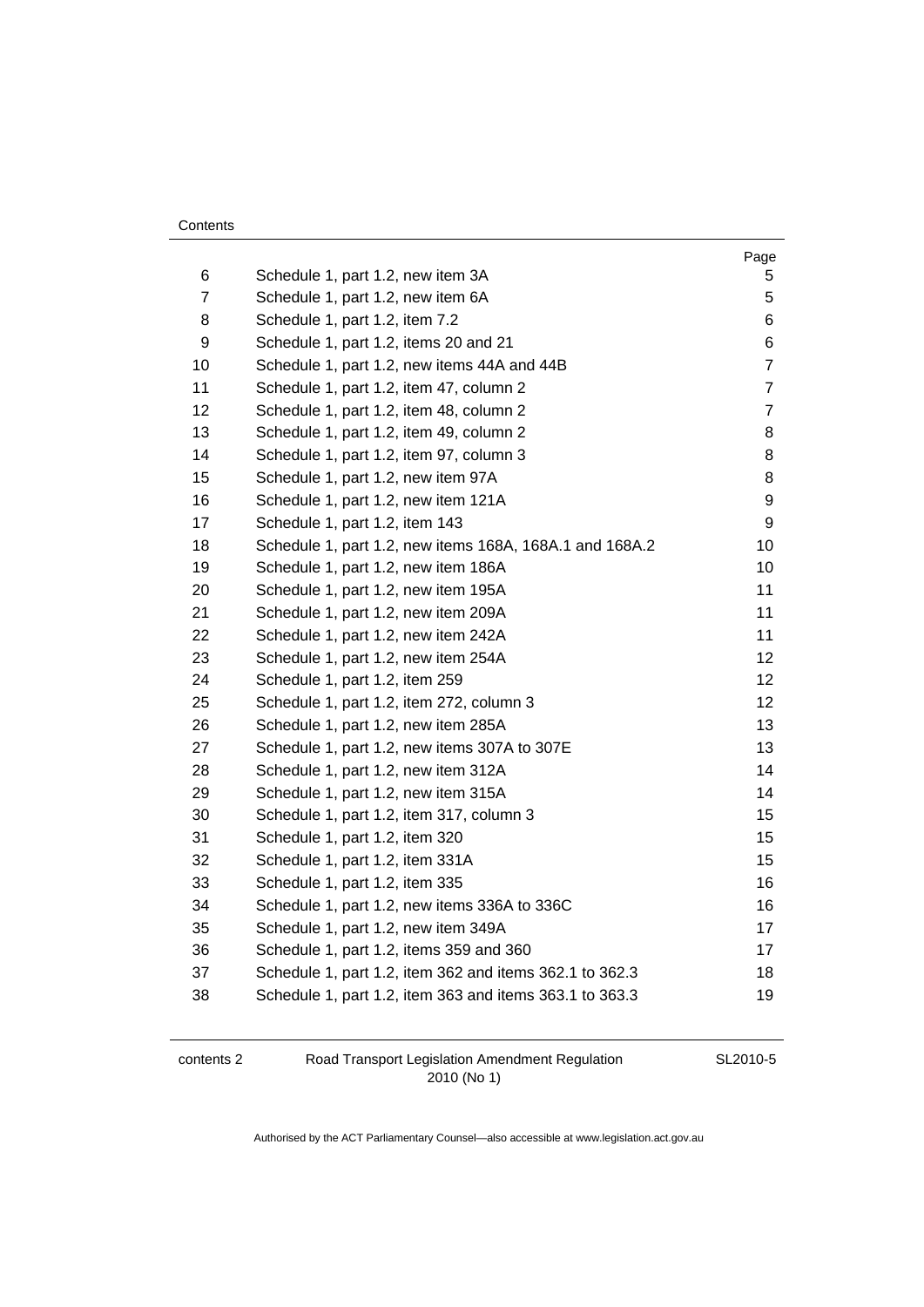### **Contents**

|        |                                                   | Page |
|--------|---------------------------------------------------|------|
| 39     | Schedule 1, part 1.2, item 368, column 3          | 20   |
| 40     | Schedule 1, part 1.2, item 369, column 3          | 20   |
| 41     | Schedule 1, part 1.2, new items 383A to 383C      | 20   |
| 42     | Schedule 1, part 1.2, new item 415A               | 21   |
| 43     | Schedule 1, part 1.2, new item 416A               | 21   |
| 44     | Schedule 1, part 1.2, item 421                    | 21   |
| 45     | Schedule 1, part 1.13, item 1                     | 22   |
| Part 3 | <b>Road Transport (Public Passenger Services)</b> |      |
|        | <b>Regulation 2002</b>                            |      |
| 46     | Legislation amended-pt 3                          | 23   |
| 47     | Section 132 (3), notes 1 and 2                    | 23   |
| 48     | Section 138 (2), notes 1 and 2                    | 23   |
| 49     | Section 270 (5), notes 1 and 2                    | 24   |
| Part 4 | <b>Road Transport (Safety and Traffic</b>         |      |
|        |                                                   |      |
| 50     | <b>Management) Regulation 2000</b>                | 25   |
| 51     | Legislation amended-pt 4<br>Section 5             | 25   |
| 52     | New section 6A                                    | 25   |
| 53     | Division 2.2.1, note 2, table, item 6             | 26   |
| 54     | Division 2.2.1, note 2, table, item 22            | 26   |
| 55     | Division 2.2.1, note 2, table, item 23            | 26   |
| 56     | Section 12A                                       | 26   |
| 57     | Section 23                                        | 26   |
| 58     | Section 23B                                       | 27   |
| 59     | Section 24, new definitions                       | 28   |
| 60     | Section 25                                        | 28   |
| 61     | New section 66 (1) (aa)                           | 28   |
| 62     | New section 66 (1) (ba)                           | 28   |

SL2010-5

contents 3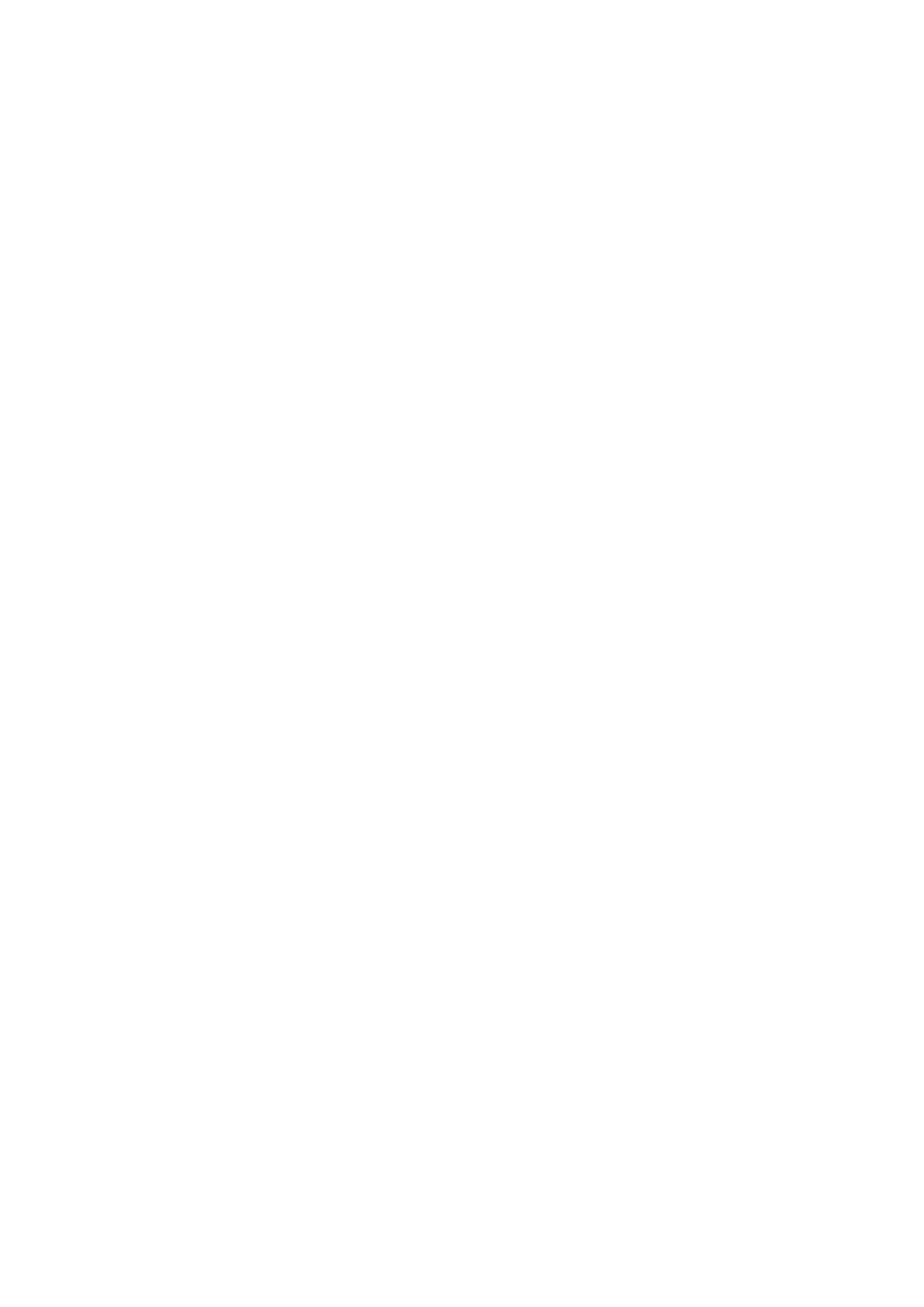## <span id="page-6-0"></span>**Part 1** Preliminary

### **1 Name of regulation**

This regulation is the *Road Transport Legislation Amendment Regulation 2010 (No 1)*.

### **2 Commencement**

- (1) This regulation, other than the provisions mentioned in subsection (2), commences on 15 March 2010.
	- *Note* The naming and commencement provisions automatically commence on the notification day (see Legislation Act, s 75 (1)).
- (2) The following provisions commence on 15 March 2011:
	- section 38
	- section 55
	- sections 58 to 62.
- (3) The Legislation Act, section 79 (Automatic commencement of postponed laws) does not apply to this regulation.

SL2010-5

page 1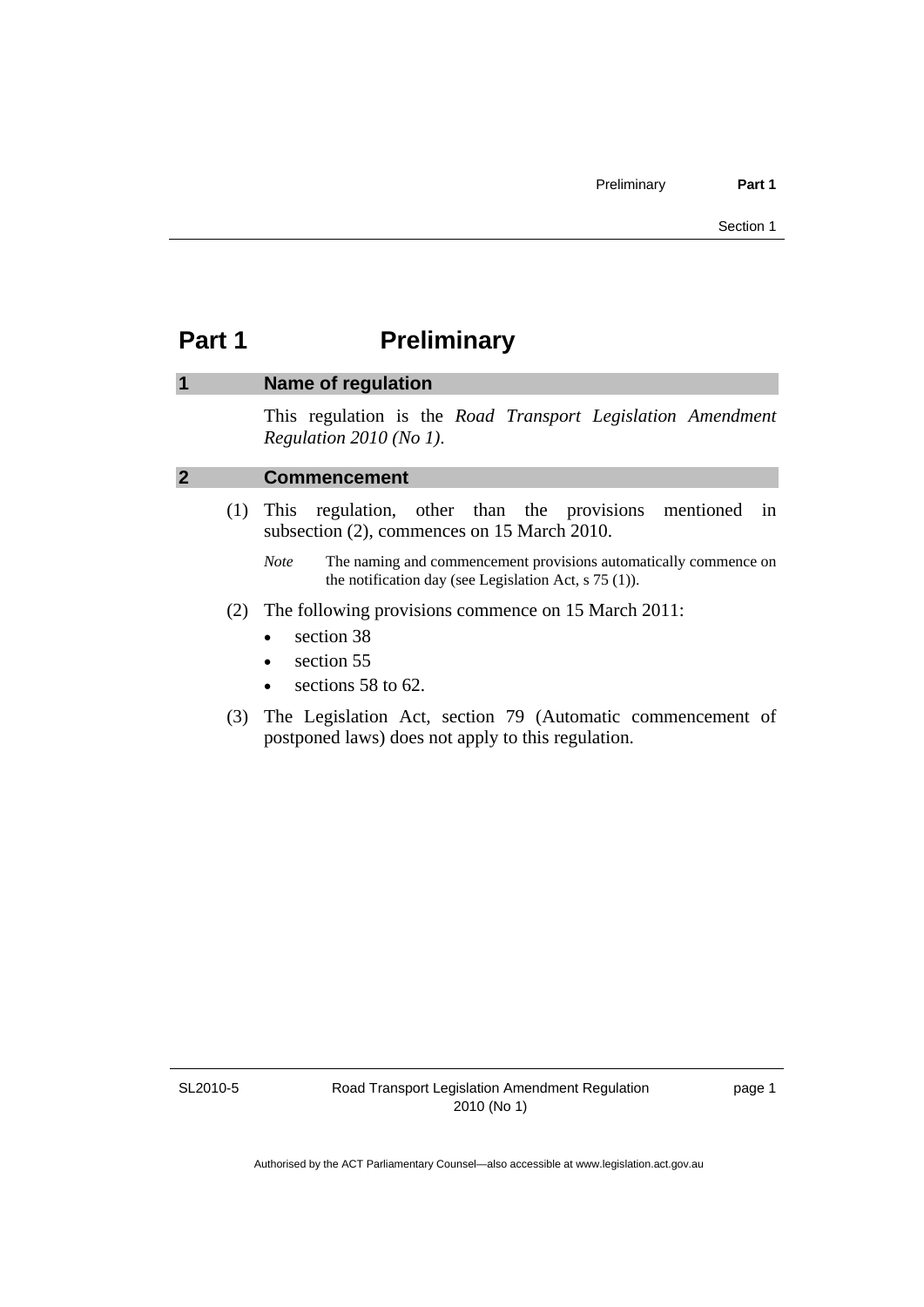| Part 2 |  |  | Road Transport (Offences) Regulation 2005 |
|--------|--|--|-------------------------------------------|
|--------|--|--|-------------------------------------------|

Section 3

# **Part 2 Road Transport (Offences) Regulation 2005**

| $\overline{3}$ |     | Legislation amended-pt 2                                                                                                                                                                       |
|----------------|-----|------------------------------------------------------------------------------------------------------------------------------------------------------------------------------------------------|
|                |     | This part amends the <i>Road Transport (Offences) Regulation 2005</i> .                                                                                                                        |
| $\overline{4}$ |     | Section 8 (1)                                                                                                                                                                                  |
|                |     | substitute                                                                                                                                                                                     |
|                | (1) | The road transport authority is the administering authority for the following infringement notice offences:                                                                                    |
|                |     | an offence in the Australian Road Rules, part 12 (Restrictions on stopping and parking) that is an<br>(a)<br>infringement notice offence under schedule 1, part 1.2, other than the following: |
|                |     | rule 207 (Parking where fees are payable);<br>(i)                                                                                                                                              |
|                |     | (ii) rule 212 (Entering and leaving a median strip parking area);                                                                                                                              |
|                |     |                                                                                                                                                                                                |

<span id="page-7-0"></span>

page 2 Road Transport Legislation Amendment Regulation 2010 (No 1) SL2010-5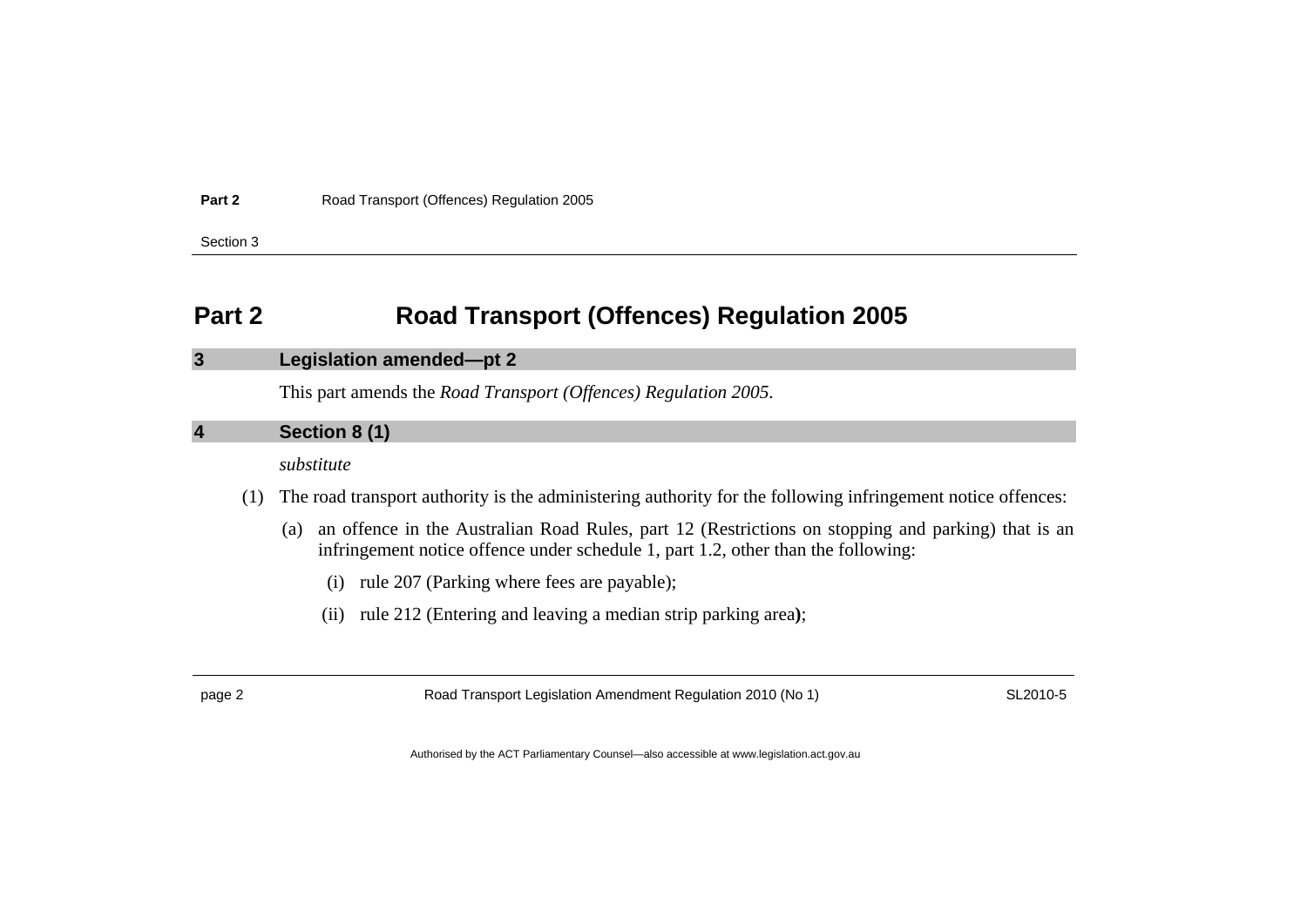- (iii) rule 213 (Making a motor vehicle secure);
- *Note* The Australian Road Rules, pt 12, contains r 165 to r 213.
- (b) an offence in the following provisions of the *Road Transport (Safety and Traffic Management) Regulation 2000* that is an infringement notice offence under schedule 1, part 1.13:
	- (i) division 2.3.5 (Metered parking), other than section 47 (Misuse of parking meters) and section 48 (Interfering with parking meters etc);
	- (ii) division 2.3.6 (Ticket parking), other than section 53 (Misuse of parking ticket machines), section 54 (Interfering with parking ticket machines etc) and section 55 (Interfering with parking tickets);
	- (iii) section 57A (Stopping public buses in bus zones and at bus stops);
	- (iv) division 3.1.3 (Heavy vehicle parking);

SL2010-5 Road Transport Legislation Amendment Regulation 2010 (No 1) page 3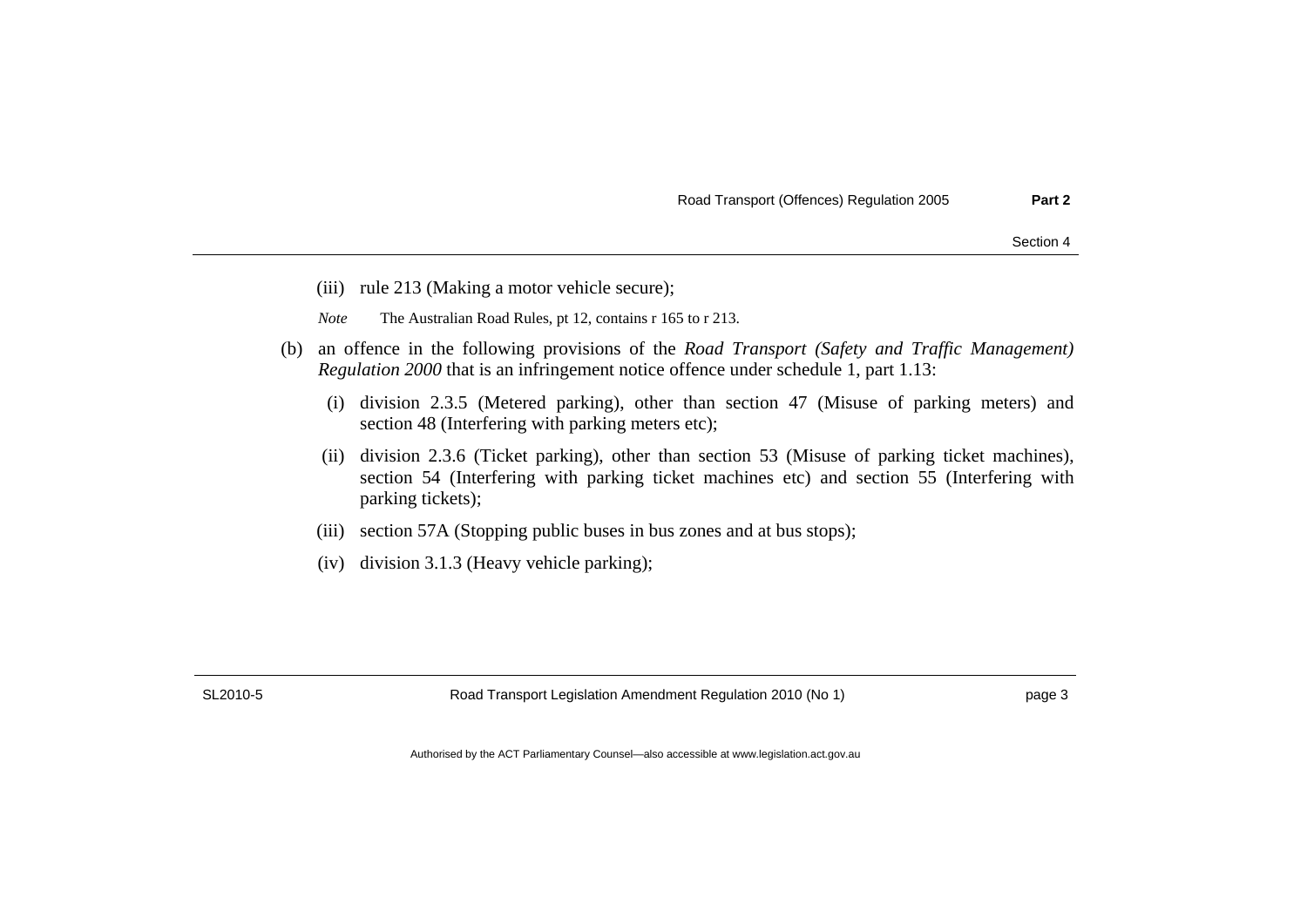Section 5

- (c) an infringement notice offence mentioned in the following provisions of schedule 1:
	- (i) part 1.8A (Road Transport (Mass, Dimensions and Loading) Act 2009);
	- (ii) part 1.8B (Road Transport (Mass, Dimensions and Loading) Regulation 2010);
	- (iii) part 1.10 (Road Transport (Public Passenger Services) Act 2001);
	- (iv) part 1.11 (Road Transport (Public Passenger Services) Regulation 2002).

### **5 Section 21 (2) (a)**

*substitute* 

 (a) for an offence mentioned in the Australian Road Rules, rule 20 (Obeying the speed-limit), rule 264 (Wearing of seatbelts by drivers), rule 265 (3) (Wearing of seatbelts by passengers 16 years old or older) or rule 266 (Wearing of seatbelts by passengers under 16 years old)—double the number of demerit points mentioned in schedule 1, part 1.2, column 6 for the offence; or

<span id="page-9-0"></span>

page 4 Road Transport Legislation Amendment Regulation 2010 (No 1) SL2010-5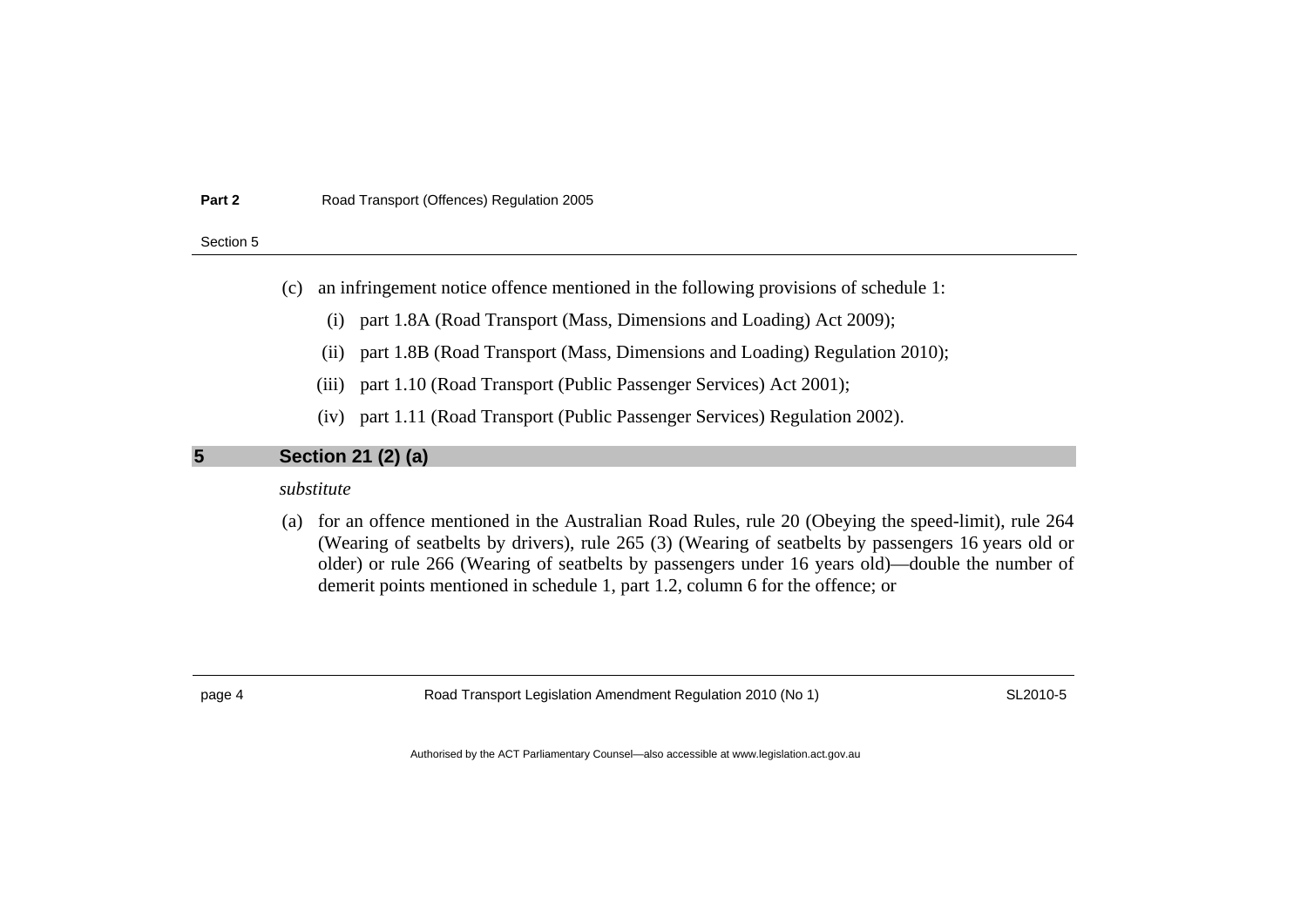| Road Transport (Offences) Regulation 2005 | Part 2 |
|-------------------------------------------|--------|
|-------------------------------------------|--------|

| Section 6 |
|-----------|
|-----------|

| $6\phantom{1}6$ |        | Schedule 1, part 1.2, new item 3A                                                                                          |    |     |          |
|-----------------|--------|----------------------------------------------------------------------------------------------------------------------------|----|-----|----------|
|                 | insert |                                                                                                                            |    |     |          |
| 3A              | 28(1A) | not turn left from multi-lane road from<br>within slip lane or left lane                                                   | 20 | 216 | $2$ (NS) |
| $\overline{7}$  |        | Schedule 1, part 1.2, new item 6A                                                                                          |    |     |          |
|                 | insert |                                                                                                                            |    |     |          |
| 6A              | 32(2A) | bicycle rider turning right not<br>approach/enter intersection from part of<br>bicycle storage area in front of right lane | 20 | 216 | $2$ (NS) |

<span id="page-10-0"></span>

SL2010-5 Road Transport Legislation Amendment Regulation 2010 (No 1) page 5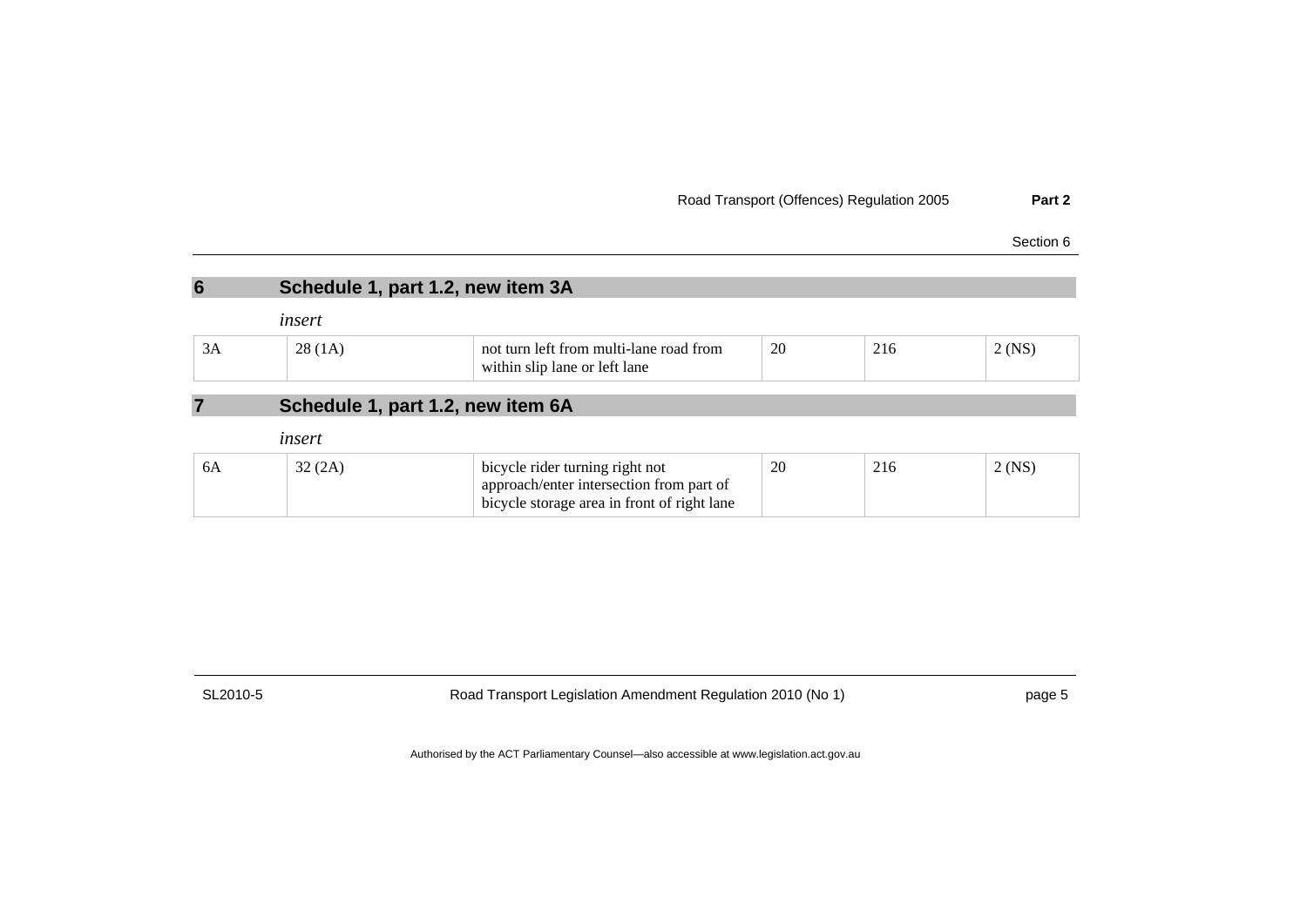Section 8

## **8 Schedule 1, part 1.2, item 7.2**

### *substitute*

| $\overline{\phantom{a}}$ | by contravening<br>33(3)(a) | not turn right near to right of centre of<br>intersection | 20 | 216 | $2$ (NS) |
|--------------------------|-----------------------------|-----------------------------------------------------------|----|-----|----------|
|                          | by contravening<br>33(3)(b) | not turn right into left of centre of road                | 20 | 216 | $2$ (NS) |

## **9 Schedule 1, part 1.2, items 20 and 21**

*omit* 

<span id="page-11-0"></span>

page 6 Road Transport Legislation Amendment Regulation 2010 (No 1) SL2010-5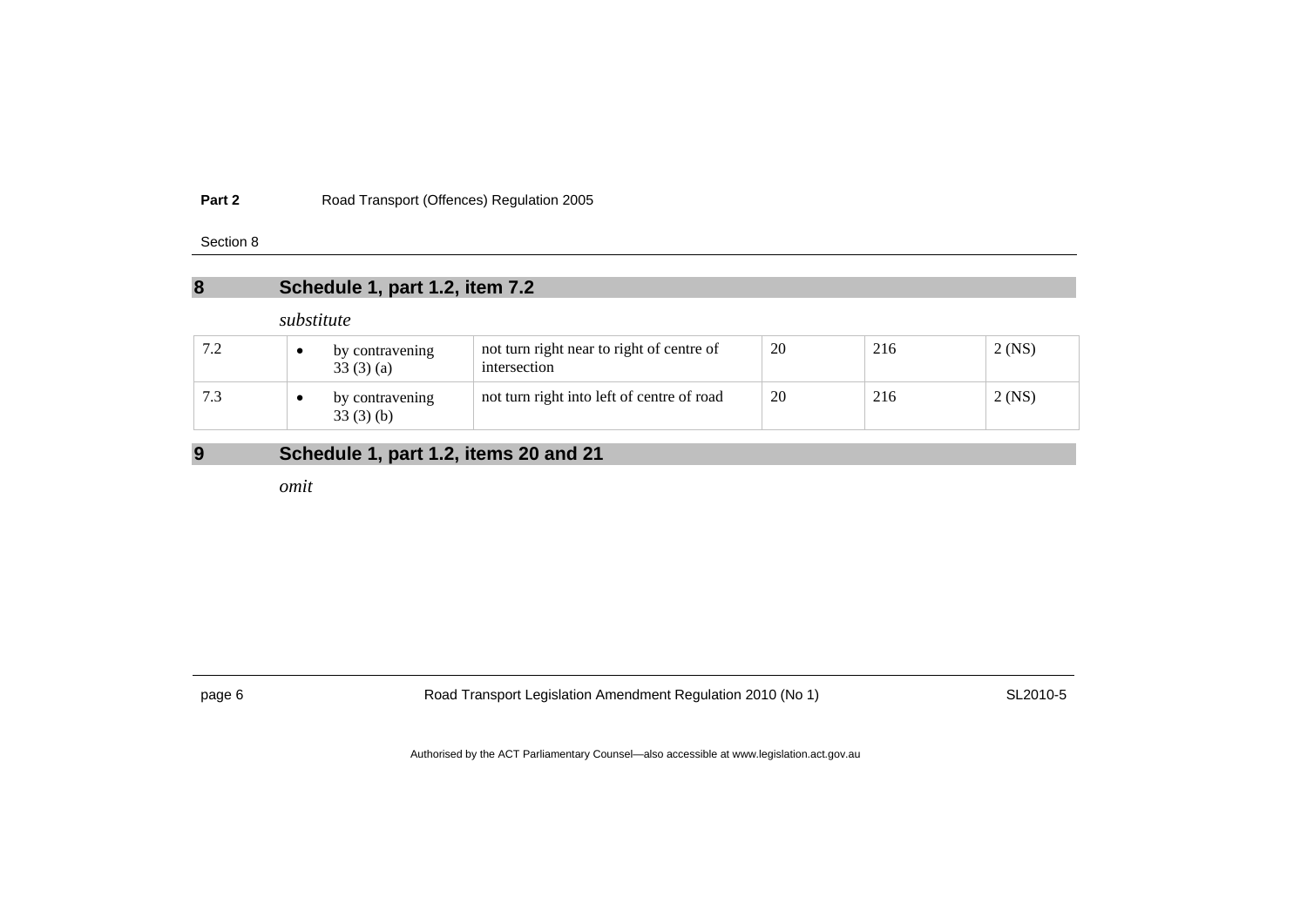| 10  | Schedule 1, part 1.2, new items 44A and 44B |                                                      |    |     |          |  |
|-----|---------------------------------------------|------------------------------------------------------|----|-----|----------|--|
|     | insert                                      |                                                      |    |     |          |  |
| 44A | 60A(1)                                      | enter bicycle storage area when traffic light<br>red | 20 | 273 | $3$ (NS) |  |
| 44B | 60A(2)                                      | enter bicycle storage area when traffic<br>arrow red | 20 | 273 | $3$ (NS) |  |
|     |                                             |                                                      |    |     |          |  |
| 11  | Schedule 1, part 1.2, item 47, column 2     |                                                      |    |     |          |  |
|     | substitute                                  |                                                      |    |     |          |  |
|     | 62(1)(a)                                    |                                                      |    |     |          |  |
| 12  | Schedule 1, part 1.2, item 48, column 2     |                                                      |    |     |          |  |

*substitute* 

62 (1) (b)

<span id="page-12-0"></span>

SL2010-5 Road Transport Legislation Amendment Regulation 2010 (No 1) page 7

Section 10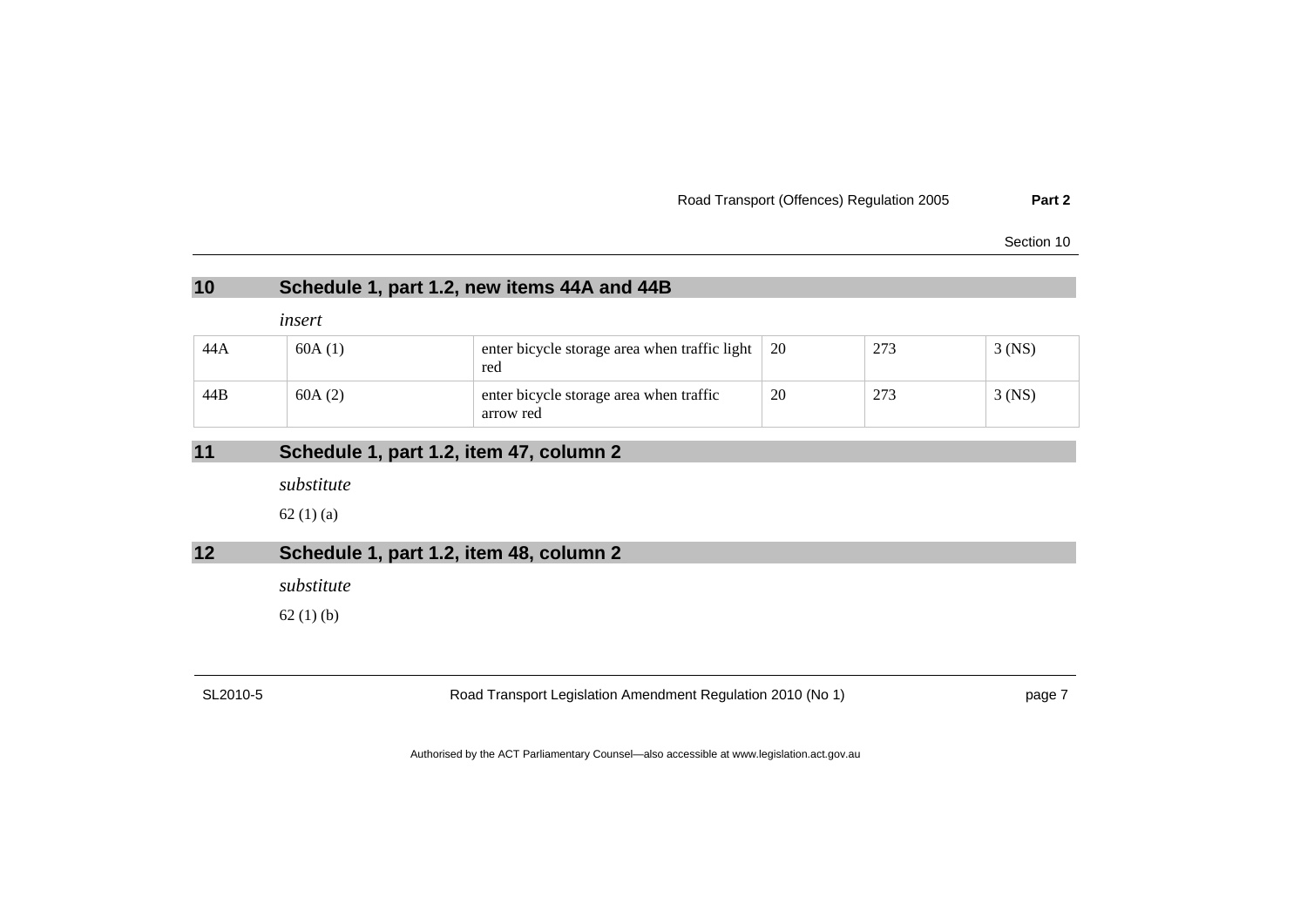Section 13

| 13  |                                    | Schedule 1, part 1.2, item 49, column 2                    |    |     |          |
|-----|------------------------------------|------------------------------------------------------------|----|-----|----------|
|     | substitute                         |                                                            |    |     |          |
|     | 62 $(1)(c)$                        |                                                            |    |     |          |
| 14  |                                    | Schedule 1, part 1.2, item 97, column 3                    |    |     |          |
|     | substitute                         |                                                            |    |     |          |
|     |                                    | not give way to vehicle entering turning lane from right   |    |     |          |
| 15  | Schedule 1, part 1.2, new item 97A |                                                            |    |     |          |
|     | insert                             |                                                            |    |     |          |
| 97A | 85(c)                              | not give way to vehicle entering turning<br>lane from left | 20 | 273 | $3$ (NS) |

<span id="page-13-0"></span>

| page 8 | Road Transport Legislation Amendment Regulation 2010 (No 1) | SL2010-5 |
|--------|-------------------------------------------------------------|----------|
|        |                                                             |          |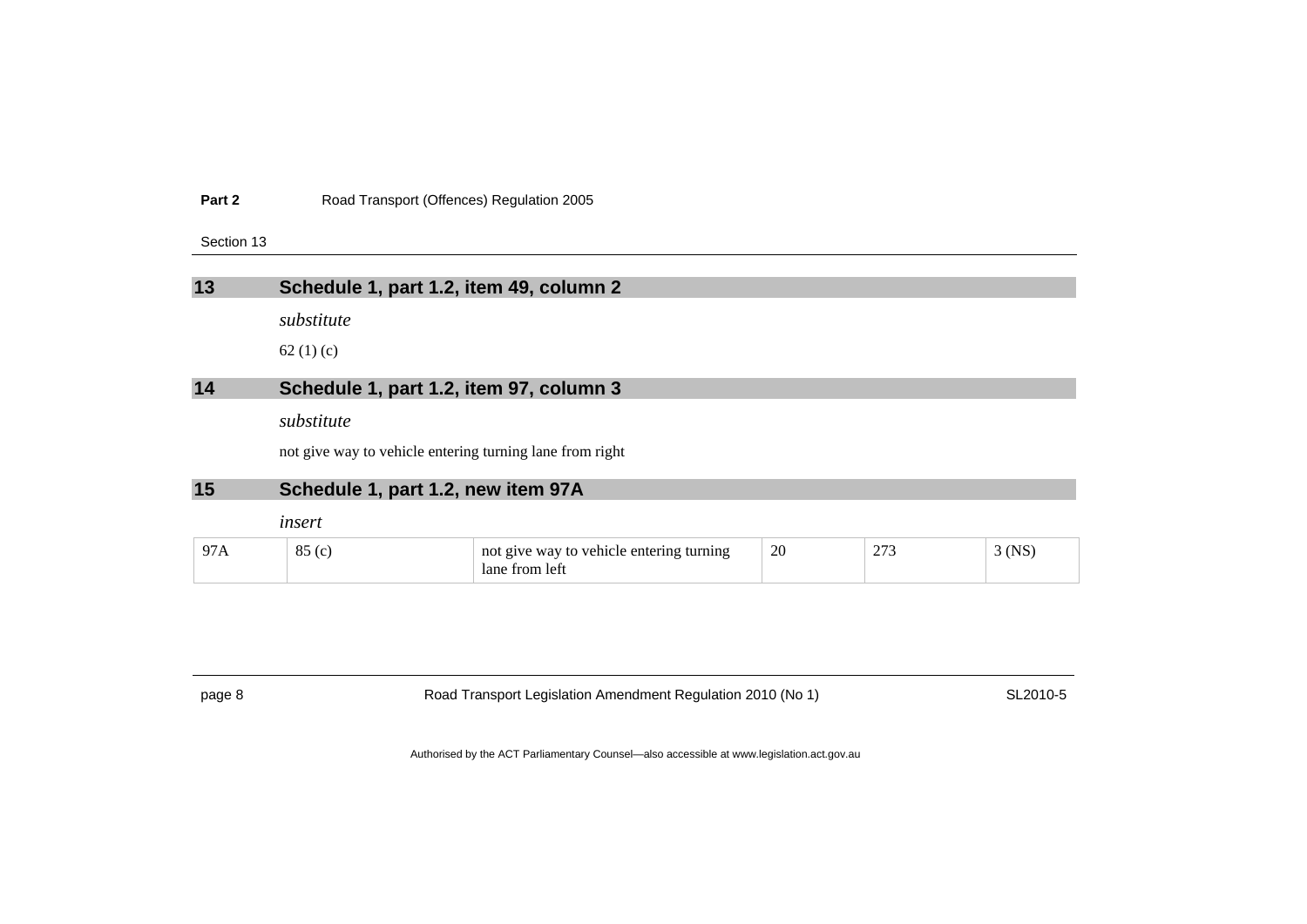| Section 16 |  |  |  |
|------------|--|--|--|
|------------|--|--|--|

| 16                                   | Schedule 1, part 1.2, new item 121A |                                                            |    |     |          |
|--------------------------------------|-------------------------------------|------------------------------------------------------------|----|-----|----------|
|                                      | insert                              |                                                            |    |     |          |
| 121A                                 | 101A(1)                             | drive on safety ramp or arrester bed when<br>not necessary | 20 | 157 |          |
| 17<br>Schedule 1, part 1.2, item 143 |                                     |                                                            |    |     |          |
|                                      | substitute                          |                                                            |    |     |          |
| 143                                  | 115(1)(a)                           | not drive left of traffic island in roundabout             | 20 | 205 | $2$ (NS) |
| 143A                                 | 115(1)(b)                           | not drive on edge and left of traffic island               | 20 | 205 | $2$ (NS) |
| 143B                                 | 115 $(1)(c)$                        | not drive over and left of traffic island                  | 20 | 205 | $2$ (NS) |

<span id="page-14-0"></span>

SL2010-5 Road Transport Legislation Amendment Regulation 2010 (No 1) page 9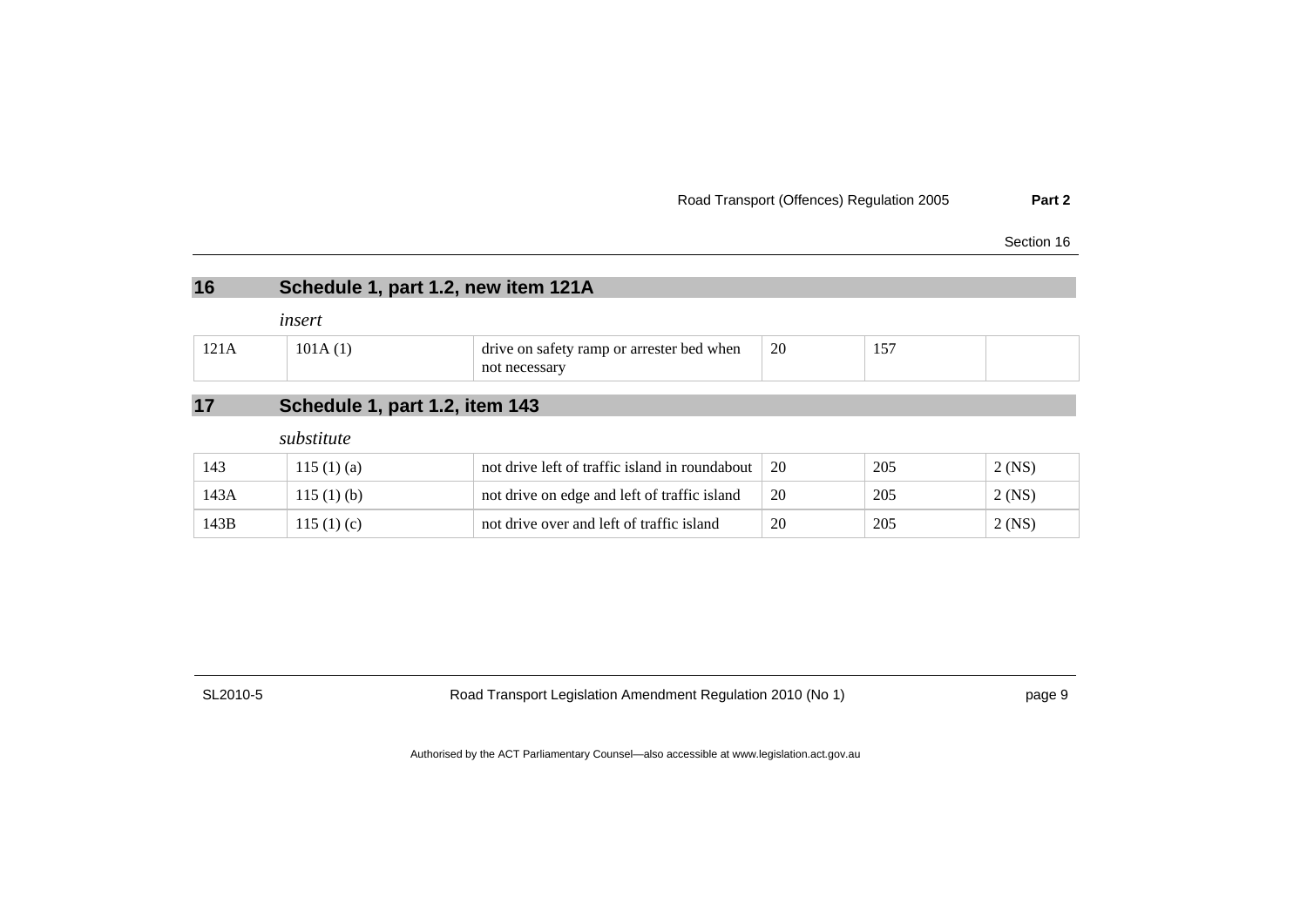Section 18

## **18 Schedule 1, part 1.2, new items 168A, 168A.1 and 168A.2**

*insert* 

| 168A   | 132(2A)                               |                                                                      |    |     |          |
|--------|---------------------------------------|----------------------------------------------------------------------|----|-----|----------|
| 168A.1 | if there are double<br>dividing lines | drive over dividing line to do U-turn<br>(double dividing lines)     | 20 | 205 | $3$ (NS) |
| 168A.2 | in any other case                     | drive over dividing line to do U-turn (not<br>double dividing lines) | 20 | 205 | 2 (NS)   |

## **19 Schedule 1, part 1.2, new item 186A**

*insert* 

| 186A | 148A | not give way (diverge to left or right within | 20 | 157 | (NS |
|------|------|-----------------------------------------------|----|-----|-----|
|      |      | marked lane)                                  |    |     |     |

<span id="page-15-0"></span>

| nane |  |
|------|--|
|------|--|

Road Transport Legislation Amendment Regulation 2010 (No 1) SL2010-5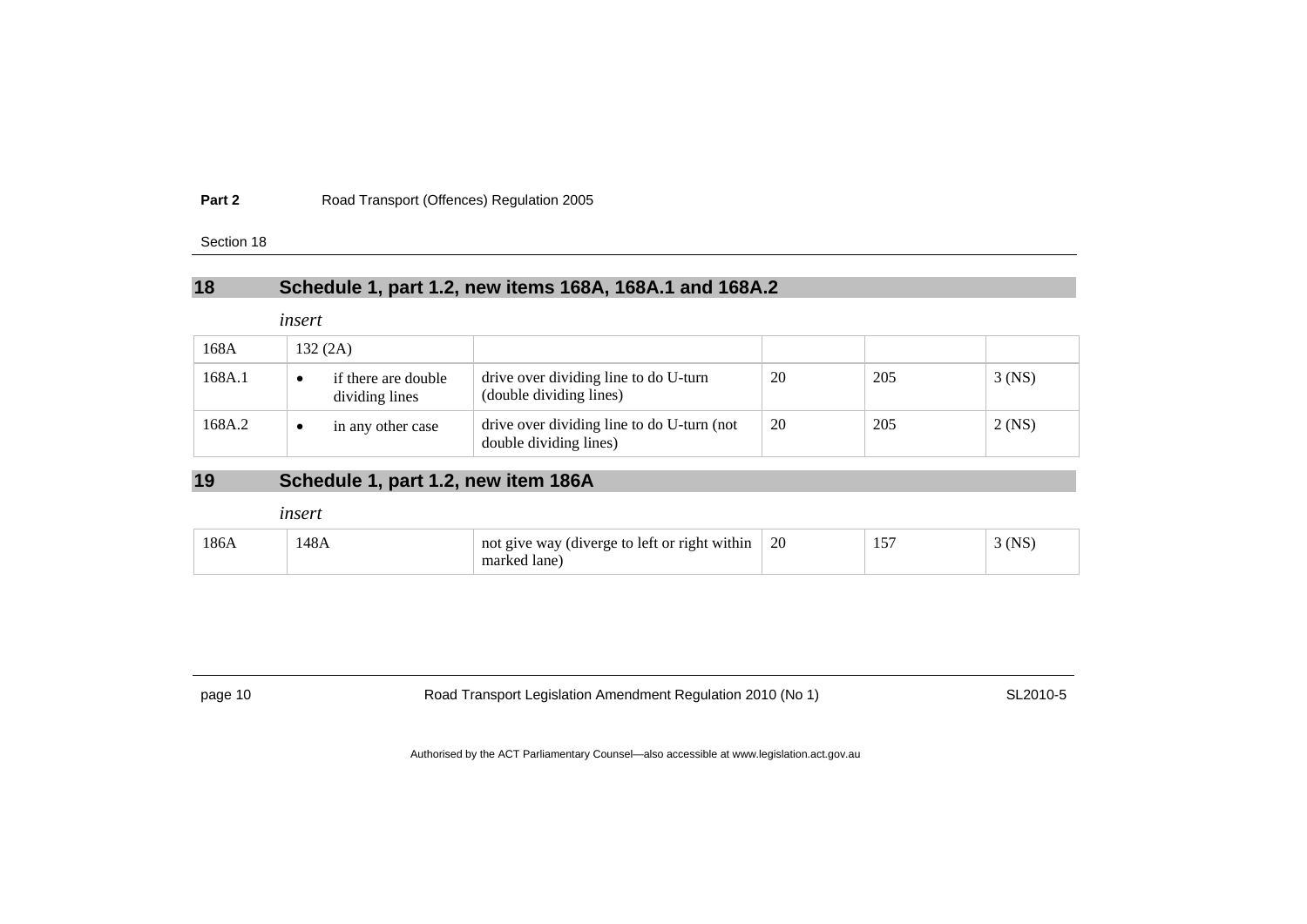| 20   | Schedule 1, part 1.2, new item 195A |                        |    |     |          |
|------|-------------------------------------|------------------------|----|-----|----------|
|      | insert                              |                        |    |     |          |
| 195A | 155A(1)                             | drive in tramway       | 20 | 185 | $3$ (NS) |
| 21   | Schedule 1, part 1.2, new item 209A |                        |    |     |          |
|      | insert                              |                        |    |     |          |
| 209A | 170(1)                              | stop in intersection   | 20 | 90  |          |
| 22   | Schedule 1, part 1.2, new item 242A |                        |    |     |          |
|      | insert                              |                        |    |     |          |
| 242A | 197(1A)                             | stop on painted island | 20 | 79  |          |
|      |                                     |                        |    |     |          |

<span id="page-16-0"></span>

SL2010-5 Road Transport Legislation Amendment Regulation 2010 (No 1) page 11

Section 20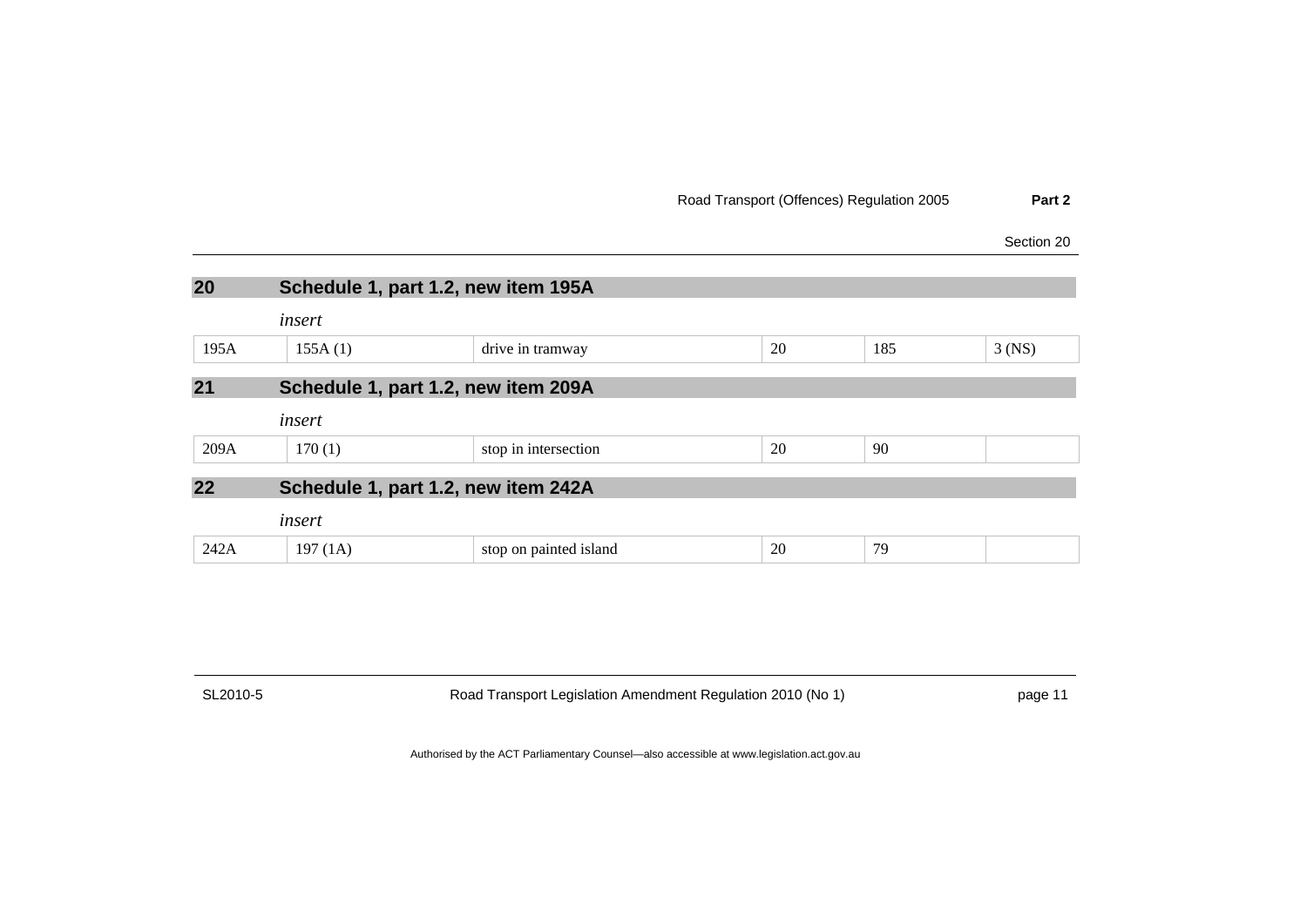### Section 23

| 23   |                                | Schedule 1, part 1.2, new item 254A                                              |    |    |  |
|------|--------------------------------|----------------------------------------------------------------------------------|----|----|--|
|      | insert                         |                                                                                  |    |    |  |
| 254A | 208A(1)                        | parallel park in direction other than<br>direction of travel (road-related area) | 20 | 79 |  |
| 24   | Schedule 1, part 1.2, item 259 |                                                                                  |    |    |  |
|      | omit                           |                                                                                  |    |    |  |
| 25   |                                | Schedule 1, part 1.2, item 272, column 3                                         |    |    |  |
|      | substitute                     |                                                                                  |    |    |  |
|      |                                | use front or rear fog light when not permitted                                   |    |    |  |
|      |                                |                                                                                  |    |    |  |
|      |                                |                                                                                  |    |    |  |

<span id="page-17-0"></span>

page 12 **Road Transport Legislation Amendment Regulation 2010 (No 1)** SL2010-5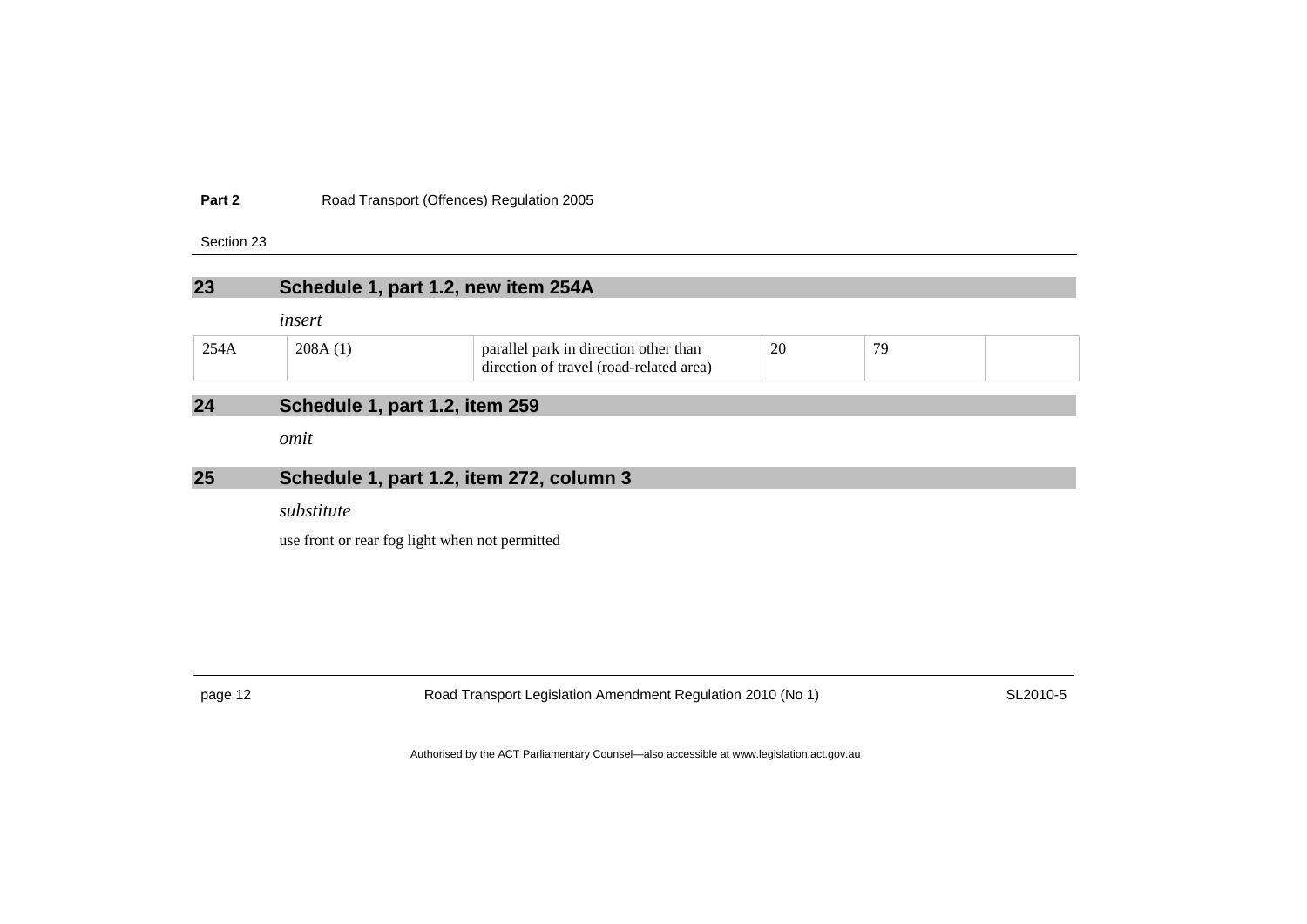|  | Section 26 |  |
|--|------------|--|
|--|------------|--|

| 26   |            | Schedule 1, part 1.2, new item 285A                                                                                                       |    |    |  |
|------|------------|-------------------------------------------------------------------------------------------------------------------------------------------|----|----|--|
|      | insert     |                                                                                                                                           |    |    |  |
| 285A | 225(2)     | travel in vehicle with device for preventing<br>effective use of speed measuring<br>device/device for detecting speed<br>measuring device | 20 |    |  |
|      |            |                                                                                                                                           |    |    |  |
| 27   |            | Schedule 1, part 1.2, new items 307A to 307E                                                                                              |    |    |  |
|      | insert     |                                                                                                                                           |    |    |  |
| 307A | 235(2A)(a) | delay finishing crossing level crossing<br>despite warning lights/bells starting                                                          | 20 | 67 |  |
| 307B | 235(2A)(b) | delay finishing crossing level crossing<br>despite gate/boom/barrier starting to close                                                    | 20 | 67 |  |

|      |            | despite gate/boom/barrier starting to close                                        |  |  |
|------|------------|------------------------------------------------------------------------------------|--|--|
| 307C | 235(2A)(c) | delay finishing crossing level crossing<br>despite tram/train approaching crossing |  |  |

<span id="page-18-0"></span>

SL2010-5 Road Transport Legislation Amendment Regulation 2010 (No 1) page 13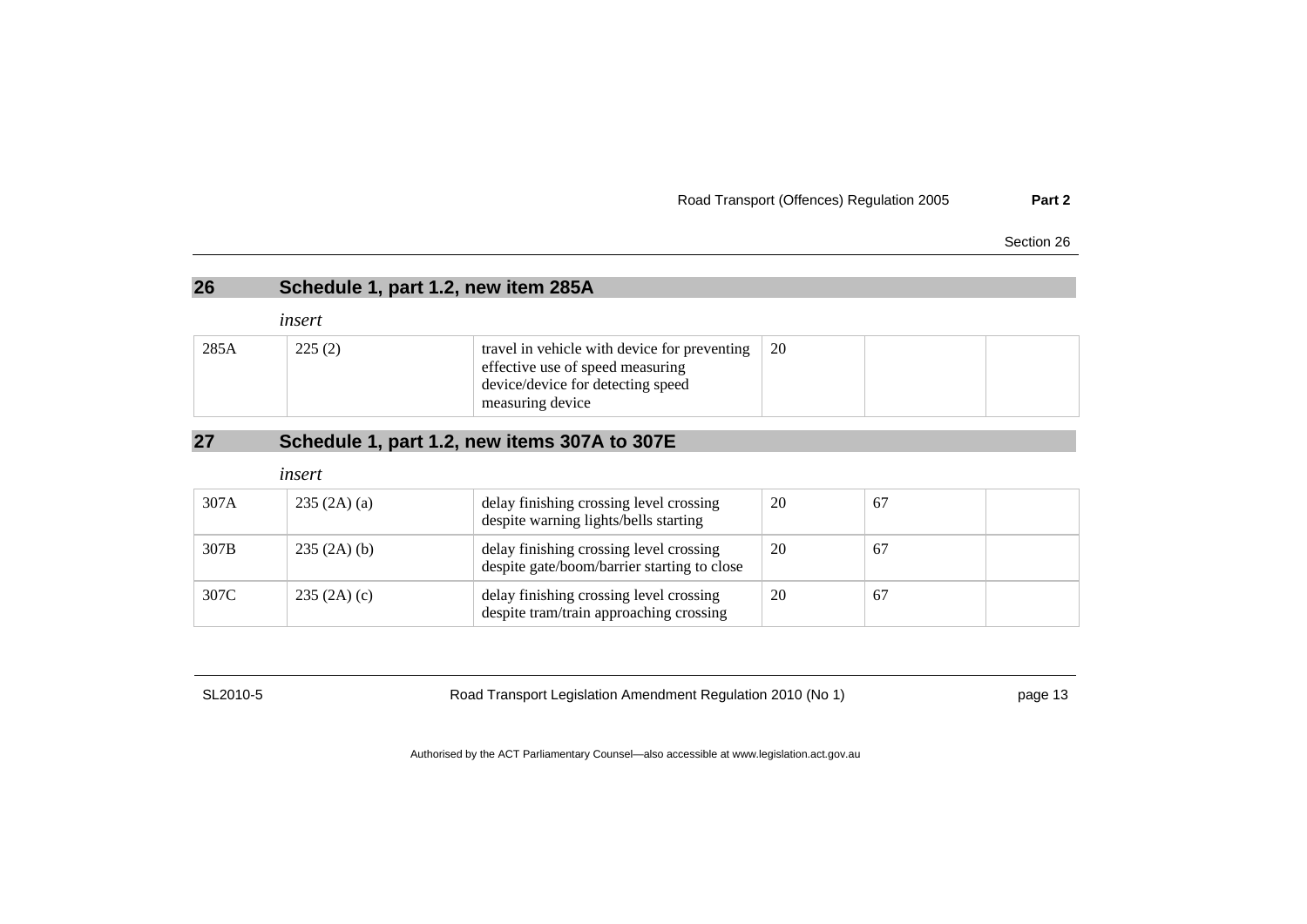### Section 28

| 307D | 235A(2) | cross pedestrian level crossing when<br>pedestrian light red                                  | 20 | 67 |  |
|------|---------|-----------------------------------------------------------------------------------------------|----|----|--|
| 307E | 235A(3) | delay finishing crossing pedestrian level<br>crossing despite pedestrian light turning<br>red | 20 | 67 |  |

## **28 Schedule 1, part 1.2, new item 312A**

*insert* 

|  | $\mathcal{L}$<br>'ah<br>יי | c.c<br>: annroaching<br>$\mathbf{a}$<br>.ace<br>not<br>rı 21<br>traffic | $\Delta t$ | --<br>O.<br>- - |  |
|--|----------------------------|-------------------------------------------------------------------------|------------|-----------------|--|
|--|----------------------------|-------------------------------------------------------------------------|------------|-----------------|--|

## **29 Schedule 1, part 1.2, new item 315A**

|      | insert |                                                                  |    |    |  |
|------|--------|------------------------------------------------------------------|----|----|--|
| 315A | 240A   | use wheeled device/toy when no wheeled<br><i>device/toy sign</i> | 20 | 61 |  |

<span id="page-19-0"></span>

| page 14 | Road Transport Legislation Amendment Regulation 2010 (No 1) | SL2010-5 |
|---------|-------------------------------------------------------------|----------|
|---------|-------------------------------------------------------------|----------|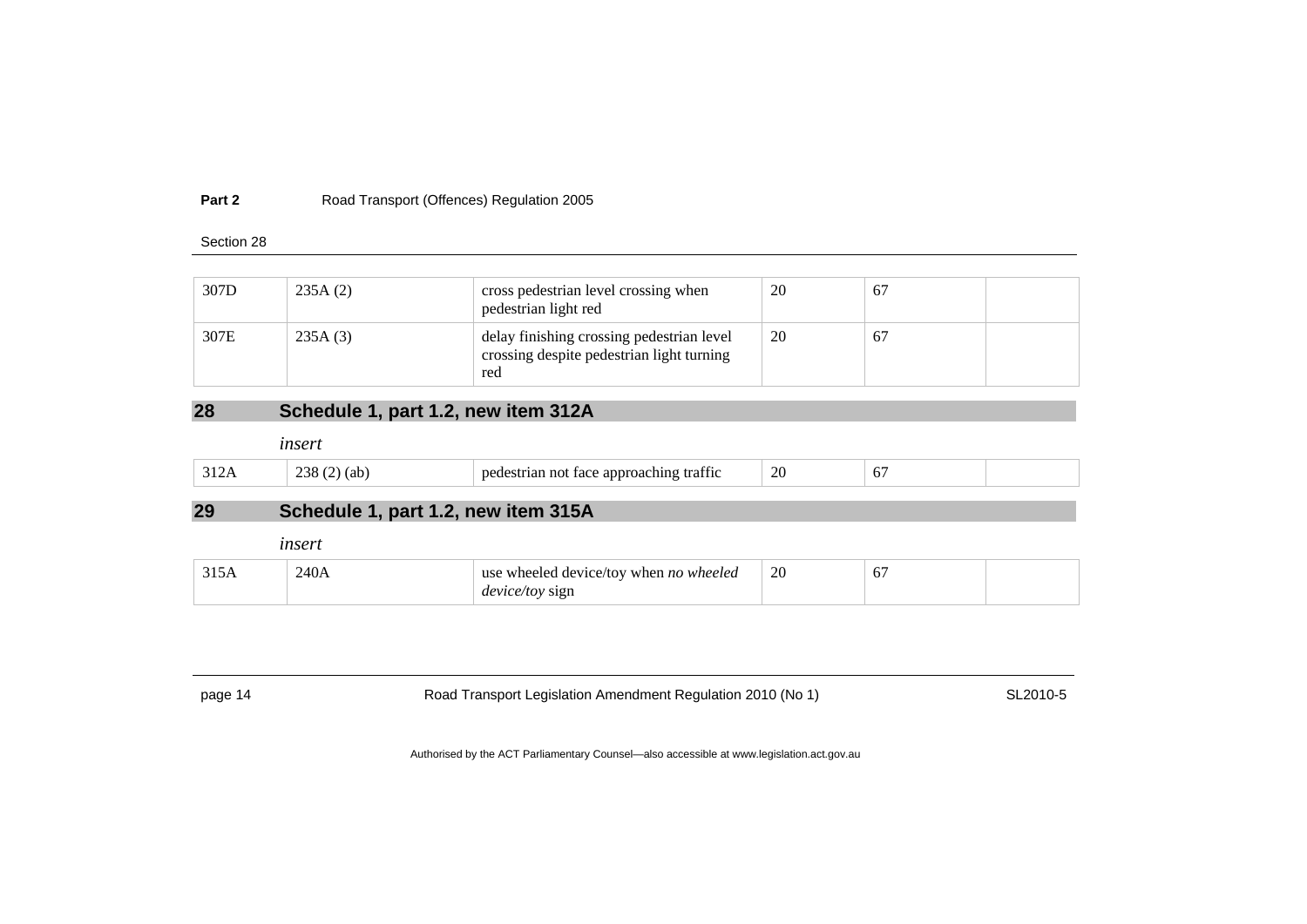Section 30

## **30 Schedule 1, part 1.2, item 317, column 3**

*substitute* 

use wheeled device/toy (speed limit>50km/h)

## **31 Schedule 1, part 1.2, item 320**

*substitute* 

| 320  | $240(2)$ (b) | use wheeled device on road at night              | 20 | 67 |  |
|------|--------------|--------------------------------------------------|----|----|--|
| 320A | 240(2)(c)    | use wheeled device on road at prohibited<br>tıme | 20 | 67 |  |

## **32 Schedule 1, part 1.2, item 331A**

*insert* 

| $\sim$ $\sim$ $\sim$<br>$\Lambda\Lambda C$<br>travel on motorised scooter on road/road<br>33 I A<br>area | 20<br>__ | $\overline{\phantom{a}}$<br>U. |  |
|----------------------------------------------------------------------------------------------------------|----------|--------------------------------|--|
|----------------------------------------------------------------------------------------------------------|----------|--------------------------------|--|

<span id="page-20-0"></span>

SL2010-5 Road Transport Legislation Amendment Regulation 2010 (No 1) page 15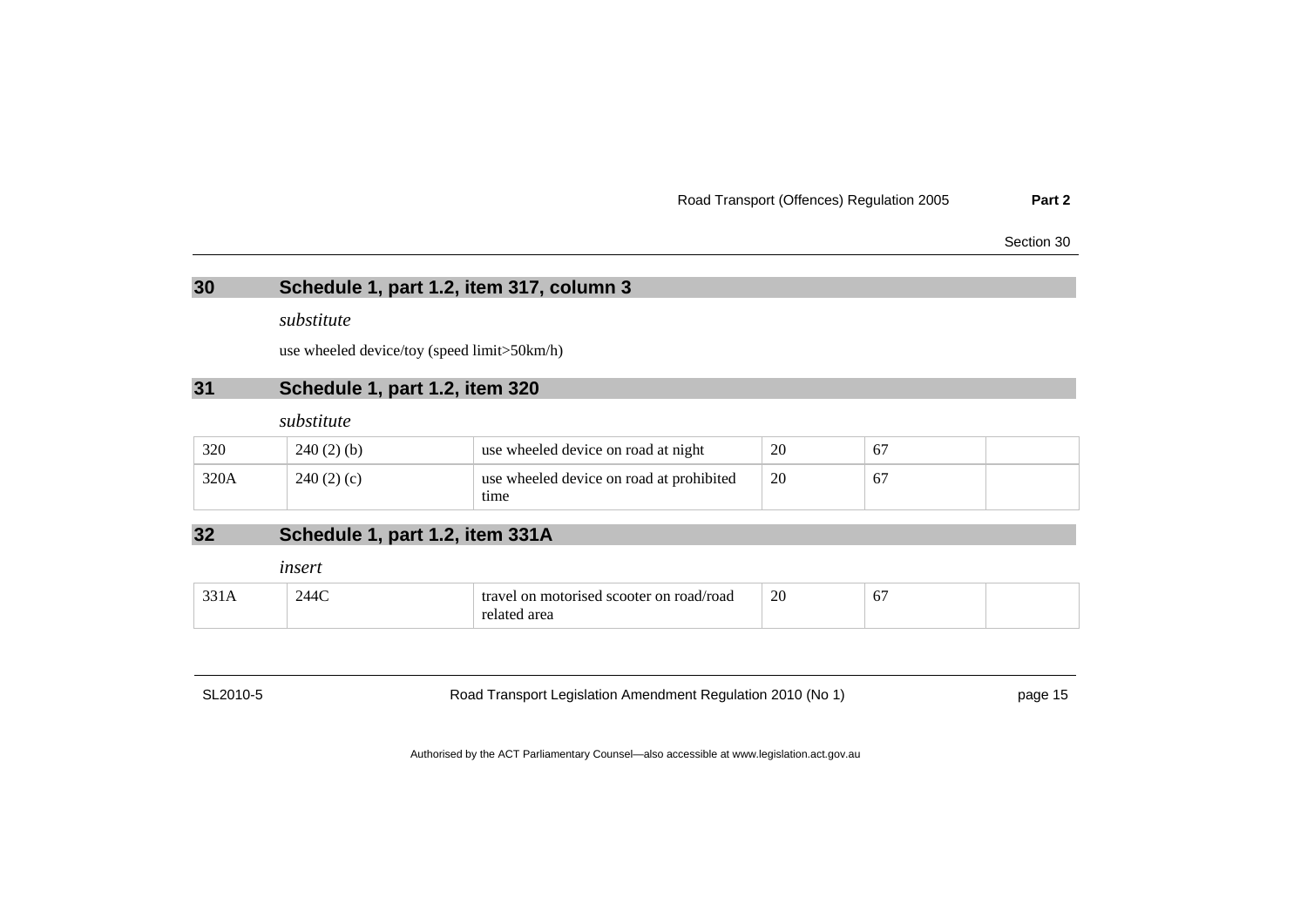### Section 33

## **33 Schedule 1, part 1.2, item 335**

### *substitute*

| 335  | 246(1) | carry more persons on bicycle than<br>permitted      | 20 | -67 |  |
|------|--------|------------------------------------------------------|----|-----|--|
| 335A | 246(2) | bicycle passenger not in passenger seat              | 20 | -67 |  |
| 335B | 246(3) | ride bicycle with passenger not in<br>passenger seat | 20 | -67 |  |

## **34 Schedule 1, part 1.2, new items 336A to 336C**

### *insert*

| 336A | 247A(1) | ride bicycle into bicycle storage area other<br>than from bicycle lane       | 20 | 67 |  |
|------|---------|------------------------------------------------------------------------------|----|----|--|
| 336B | 247B(1) | rider entering bicycle storage area not give<br>way to vehicle/motor vehicle | 20 | 67 |  |

<span id="page-21-0"></span>

page 16 **Road Transport Legislation Amendment Regulation 2010 (No 1)** SL2010-5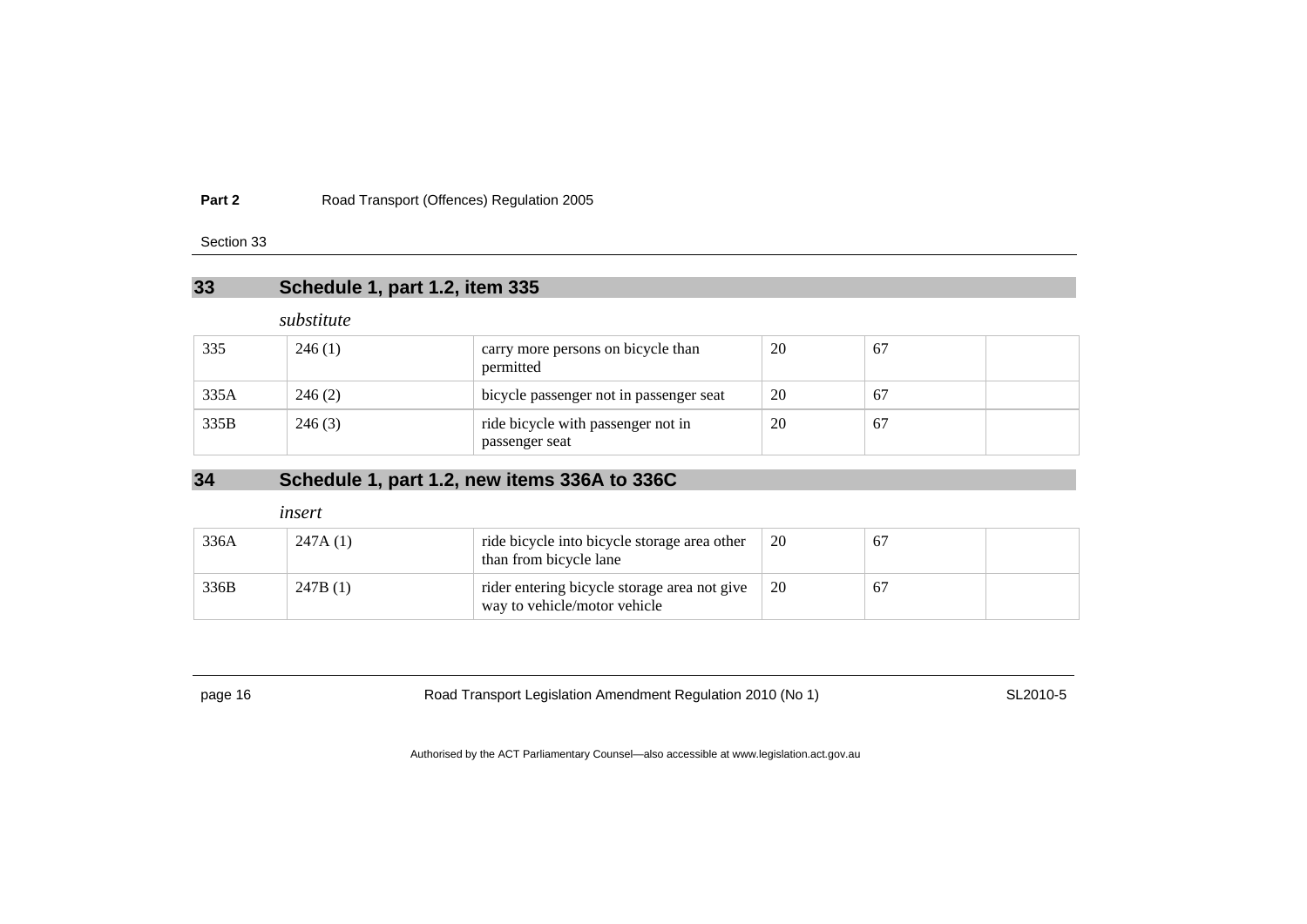Section 35

| 336C | 7R. | rider in bicycle storage area not give way | 20<br>$\sim$ | $\sigma$ |  |
|------|-----|--------------------------------------------|--------------|----------|--|
|      |     | to motor vehicle in other lane             |              |          |  |

## **35 Schedule 1, part 1.2, new item 349A**

*insert* 

|  | 256(3) | ride bicycle with passenger not wearing | 20 | $\sigma$ . |  |
|--|--------|-----------------------------------------|----|------------|--|
|  |        | bicycle helmet/fitted/fastened          |    |            |  |

## **36 Schedule 1, part 1.2, items 359 and 360**

*substitute* 

| 359   | 262(1)                    |                                                              |    |    |  |
|-------|---------------------------|--------------------------------------------------------------|----|----|--|
| 359.1 | by contravening<br>262(2) | not finish crossing road safely (bicycle<br>crossing lights) | 20 | 67 |  |
| 359.2 | by contravening<br>262(3) | not remain in safety area (bicycle crossing<br>lights)       | 20 | 67 |  |

<span id="page-22-0"></span>SL2010-5 Road Transport Legislation Amendment Regulation 2010 (No 1) page 17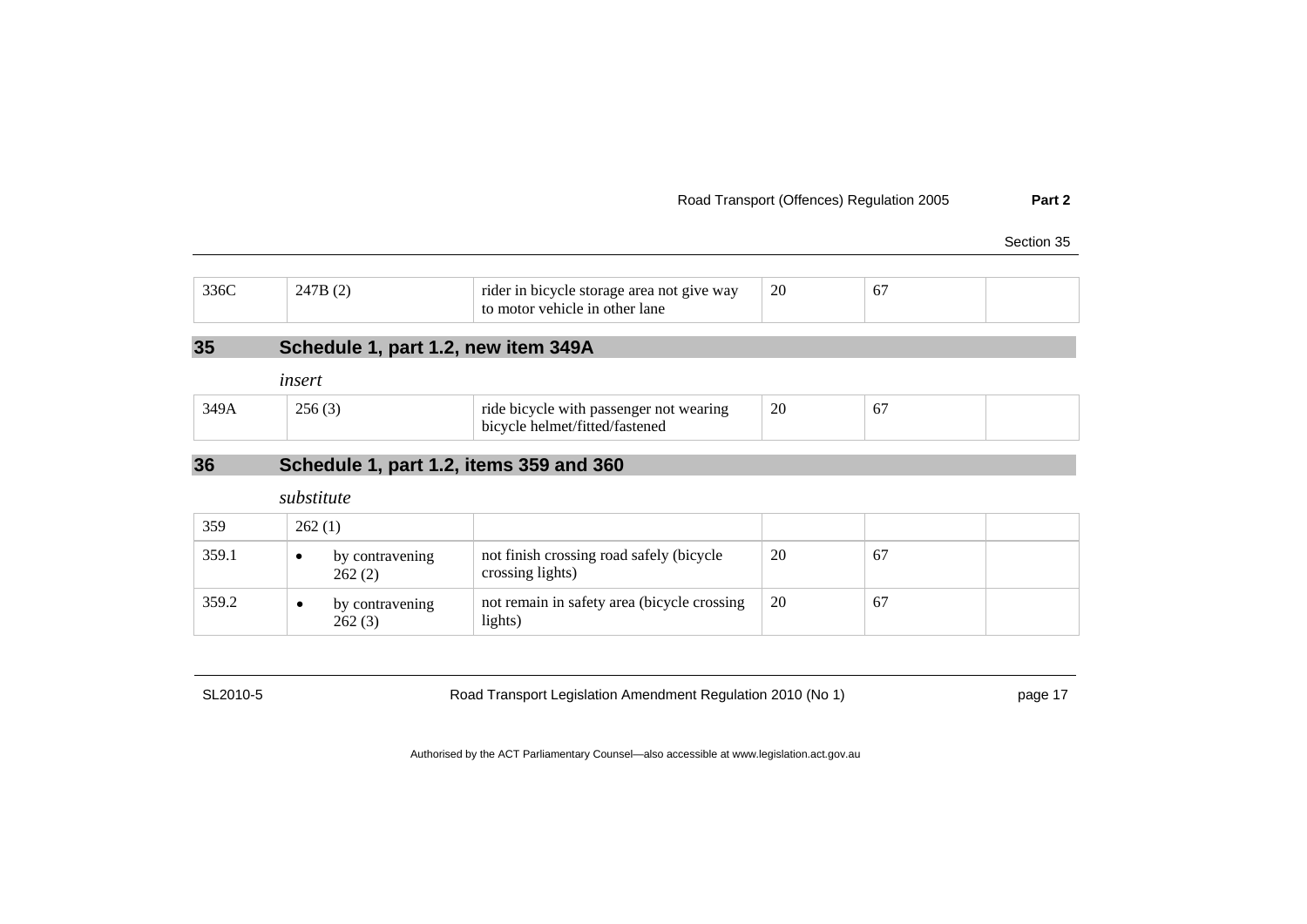Section 37

## **37 Schedule 1, part 1.2, item 362 and items 362.1 to 362.3**

### *substitute*

| 362   | 265(1)                                    |                                                                                                                                                 |    |     |          |
|-------|-------------------------------------------|-------------------------------------------------------------------------------------------------------------------------------------------------|----|-----|----------|
| 362.1 | by contravening<br>٠<br>265(2)(a)         | not occupy seat with seatbelt (16 yrs or<br>older)                                                                                              | 20 | 284 |          |
| 362.2 | by contravening<br>$\bullet$<br>265(2)(b) | occupy same seat as another passenger<br>$(16 \text{ yrs or older})$                                                                            | 20 | 284 |          |
| 362.3 | by contravening<br>٠<br>265(2)(c)         | seatbelt not adjusted/fastened (16 yrs or<br>older)                                                                                             | 20 | 284 |          |
| 362A  | 265(3)                                    | drive with passenger (16 yrs or older):<br>without seatbelt; or<br>in same seat as another passenger; or<br>٠<br>seatbelt not adjusted/fastened | 20 | 284 | $3$ (NS) |

<span id="page-23-0"></span>

page 18 **Road Transport Legislation Amendment Regulation 2010 (No 1)** SL2010-5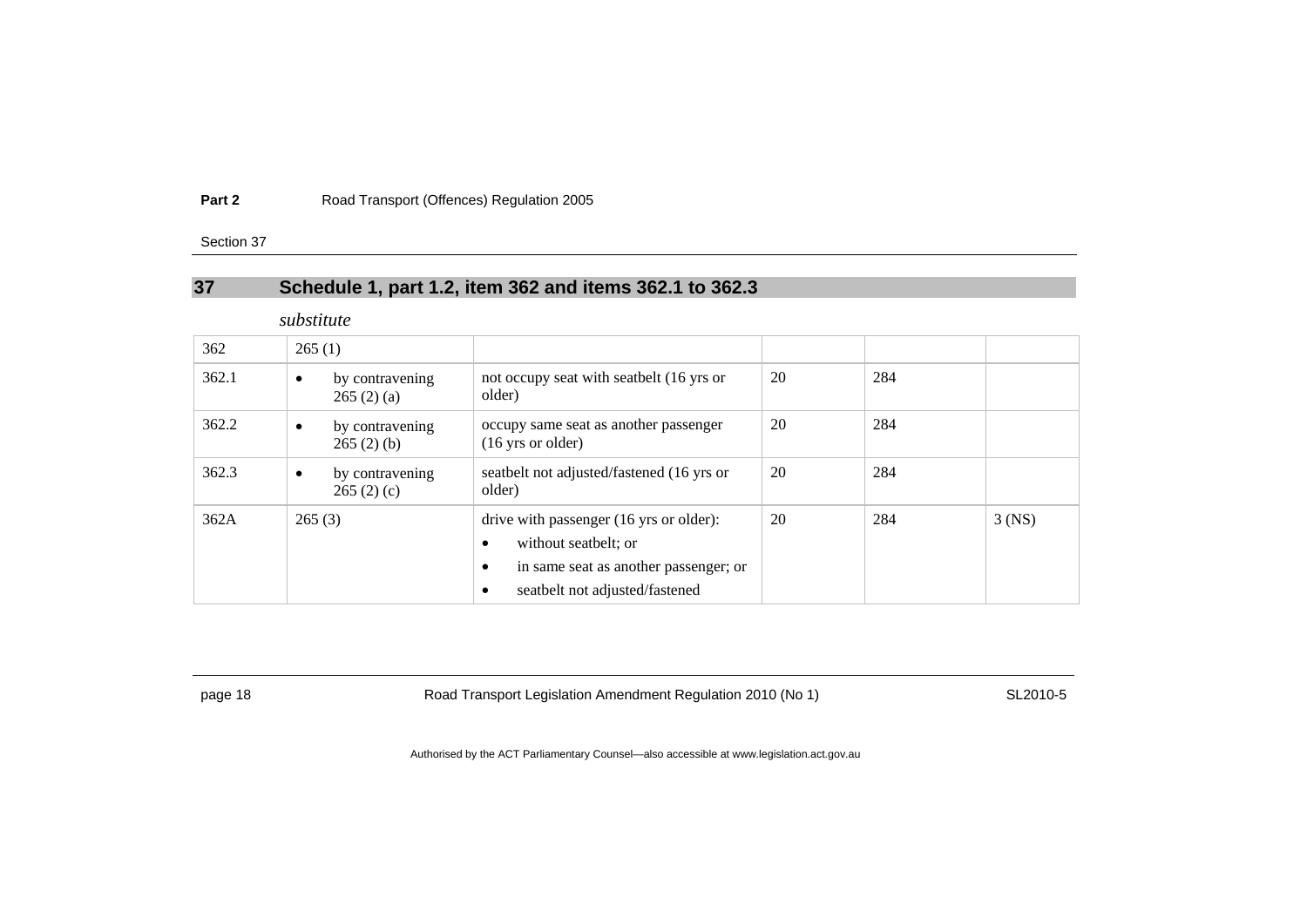Section 38

## **38 Schedule 1, part 1.2, item 363 and items 363.1 to 363.3**

### *substitute*

| 363   | 266(1)    |                            |                                                                                 |    |     |          |
|-------|-----------|----------------------------|---------------------------------------------------------------------------------|----|-----|----------|
| 363.1 | $\bullet$ | by contravening<br>266(2)  | not in adjusted/fastened/restraint (under<br>6 months)                          | 20 | 284 | $3$ (NS) |
| 363.2 | ٠         | by contravening<br>266(2A) | not in adjusted/fastened/restraint (over<br>6 months but under 4 yrs)           | 20 | 284 | $3$ (NS) |
| 363.3 | ٠         | by contravening<br>266(2B) | not in adjusted/fastened/restraint/booster<br>seat (over 4 yrs but under 7 yrs) | 20 | 284 | $3$ (NS) |
| 363.4 | $\bullet$ | by contravening<br>266(3)  | in front seat (under 4 yrs)                                                     | 20 | 284 | $3$ (NS) |
| 363.5 | $\bullet$ | by contravening<br>266(3A) | in front seat (over 4 yrs but under 7 yrs)                                      | 20 | 284 | $3$ (NS) |
| 363.6 | $\bullet$ | by contravening<br>266(4)  | no restraint/seatbelt (over 7 yrs but under<br>$16 \text{ yrs}$                 | 20 | 284 | $3$ (NS) |

<span id="page-24-0"></span>

SL2010-5 Road Transport Legislation Amendment Regulation 2010 (No 1) page 19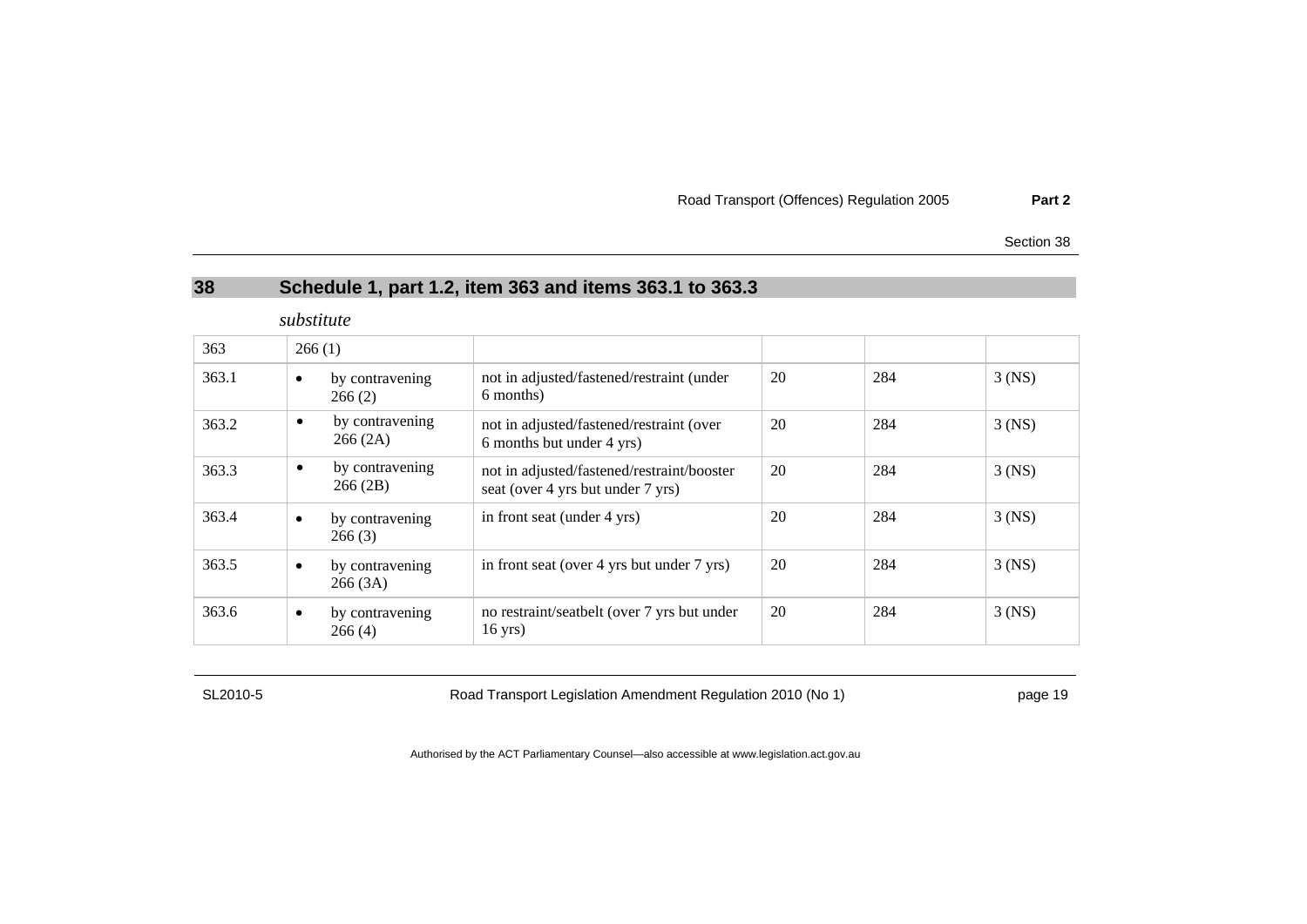Section 39

## **39 Schedule 1, part 1.2, item 368, column 3**

*substitute* 

drive with passenger in vehicle part not for passengers or goods

## **40 Schedule 1, part 1.2, item 369, column 3**

*substitute* 

drive with passenger in vehicle part for goods (part not enclosed or no seat suitable for size/weight of passenger)

## **41 Schedule 1, part 1.2, new items 383A to 383C**

*insert* 

| 383A | 271(5A)  | ride motorbike with passenger $\langle 8 \rangle$ yrs not in<br>sidecar | 20 | 99 |  |
|------|----------|-------------------------------------------------------------------------|----|----|--|
| 383B | 271 (5B) | passenger in sidecar not seated safely                                  | 20 | 99 |  |
| 383C | 271 (5C) | ride motorbike with passenger in sidecar<br>not seated safely           | 20 | 99 |  |

<span id="page-25-0"></span>

page 20 **Road Transport Legislation Amendment Regulation 2010 (No 1)** SL2010-5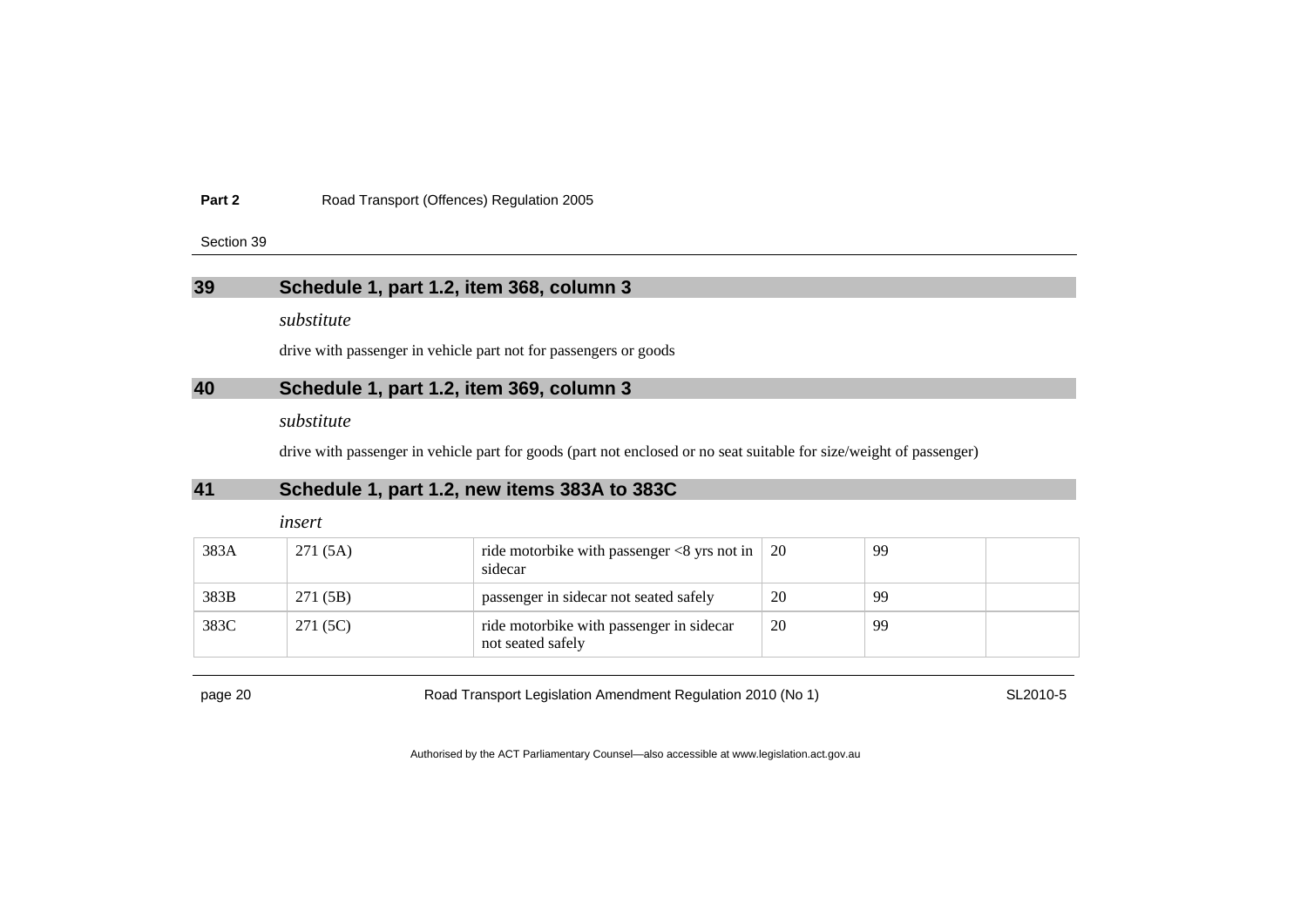| 42   |                                | Schedule 1, part 1.2, new item 415A                            |    |    |  |
|------|--------------------------------|----------------------------------------------------------------|----|----|--|
|      | insert                         |                                                                |    |    |  |
| 415A | 297(1A)                        | drive vehicle with person/animal in lap                        | 20 | 99 |  |
| 43   |                                | Schedule 1, part 1.2, new item 416A                            |    |    |  |
|      | insert                         |                                                                |    |    |  |
| 416A | 297(3)                         | ride motorbike with animal on petrol tank                      | 20 | 99 |  |
| 44   | Schedule 1, part 1.2, item 421 |                                                                |    |    |  |
|      | substitute                     |                                                                |    |    |  |
| 421  | 301(1)                         | lead animal while driving motor vehicle                        | 20 | 67 |  |
| 421A | 301(2)                         | passenger in motor vehicle lead animal<br>while vehicle moving | 20 | 67 |  |
| 421B | 301(3)                         | lead animal while riding bicycle                               | 20 | 67 |  |

<span id="page-26-0"></span>

SL2010-5 Road Transport Legislation Amendment Regulation 2010 (No 1) page 21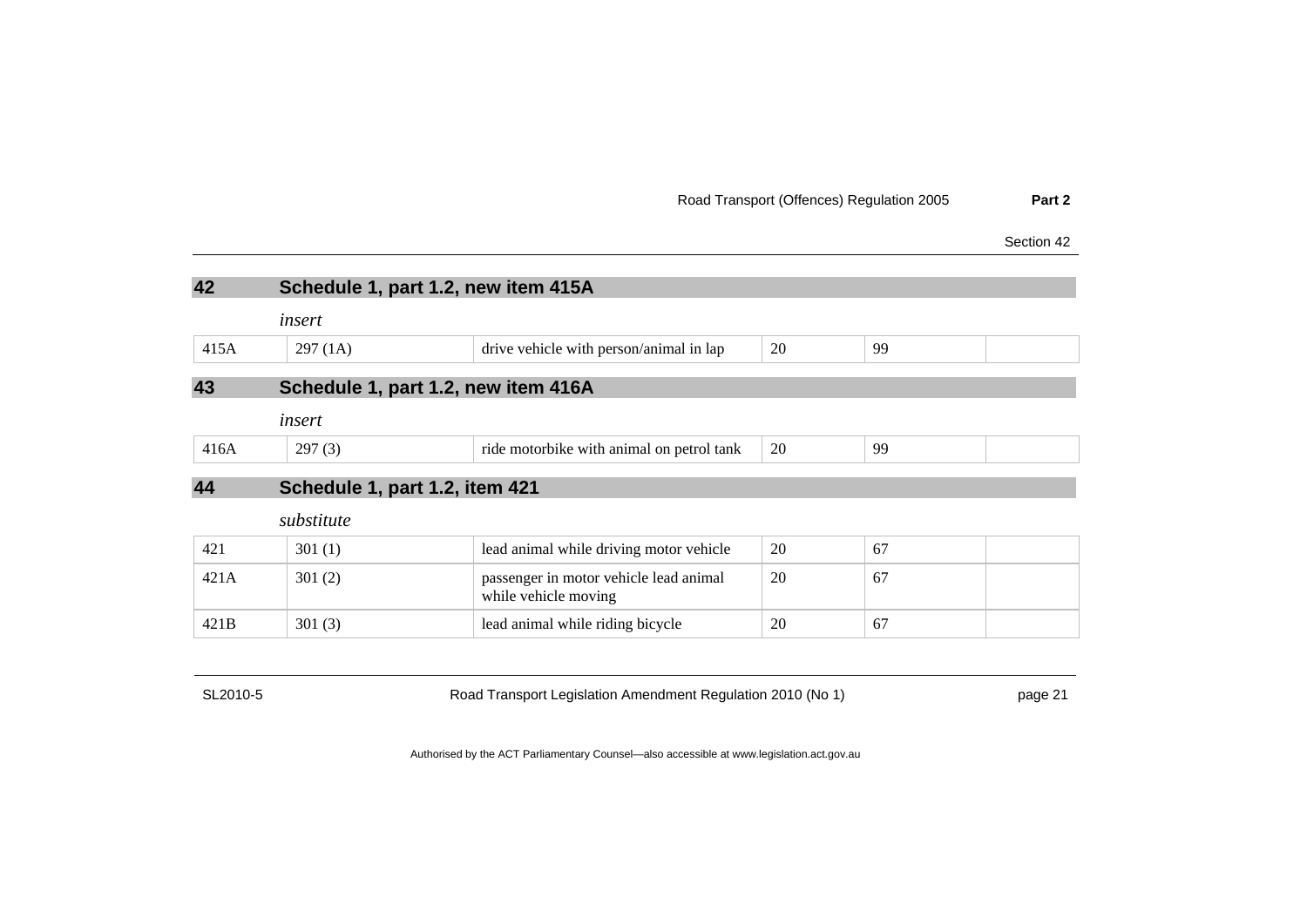Section 45

## **45 Schedule 1, part 1.13, item 1**

*omit* 

<span id="page-27-0"></span>

page 22 **Road Transport Legislation Amendment Regulation 2010 (No 1)** SL2010-5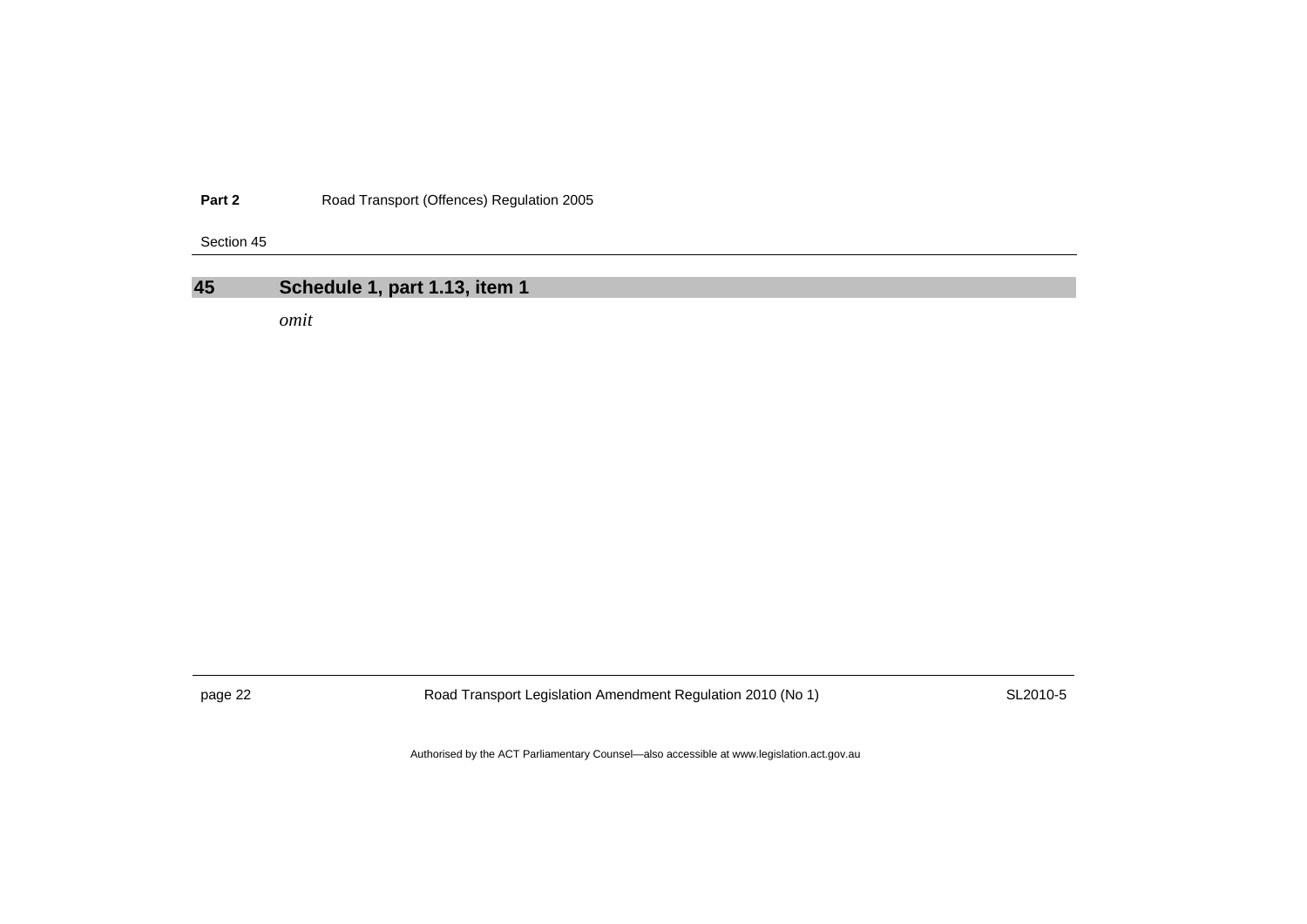## <span id="page-28-0"></span>**Part 3 Road Transport (Public Passenger Services) Regulation 2002**

### **46 Legislation amended—pt 3**

This part amends the *Road Transport (Public Passenger Services) Regulation 2002*.

### **47 Section 132 (3), notes 1 and 2**

### *substitute*

- *Note 1* A passenger in a taxi, including a person in a wheelchair, must wear a suitable child restraint (if one is available) or a seatbelt, unless the person is exempt from wearing a seatbelt (see Australian Road Rules, r 265 and r 266).
- *Note 2* For exemptions from wearing a seatbelt, including for medical reasons, see the Australian Road Rules, r 267.

### **48 Section 138 (2), notes 1 and 2**

### *substitute*

- *Note 1* A passenger in a taxi, including a person in a wheelchair, must wear a suitable child restraint (if one is available) or a seatbelt, unless the person is exempt from wearing a seatbelt (see Australian Road Rules, r 265 and r 266).
- *Note 2* For exemptions from wearing a seatbelt, including for medical reasons, see the Australian Road Rules, r 267.

SL2010-5

page 23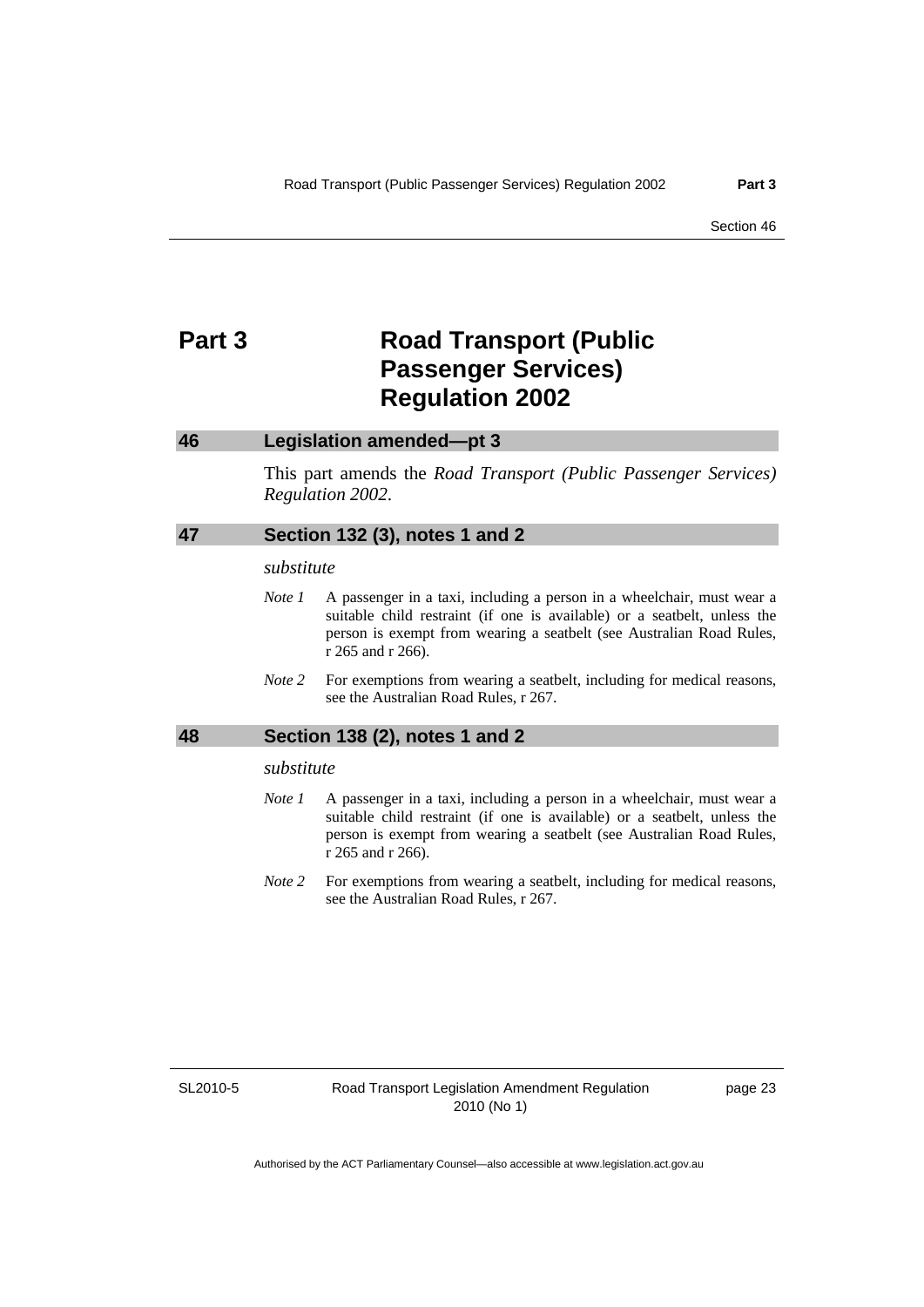<span id="page-29-0"></span>Section 49

## **49 Section 270 (5), notes 1 and 2**

### *substitute*

- *Note 1* A passenger in a taxi, including a person in a wheelchair, must wear a suitable child restraint (if one is available) or a seatbelt, unless the person is exempt from wearing a seatbelt (see Australian Road Rules, r 265 and r 266).
- *Note 2* For exemptions from wearing a seatbelt, including for medical reasons, see the Australian Road Rules, r 267.

page 24 Road Transport Legislation Amendment Regulation 2010 (No 1)

SL2010-5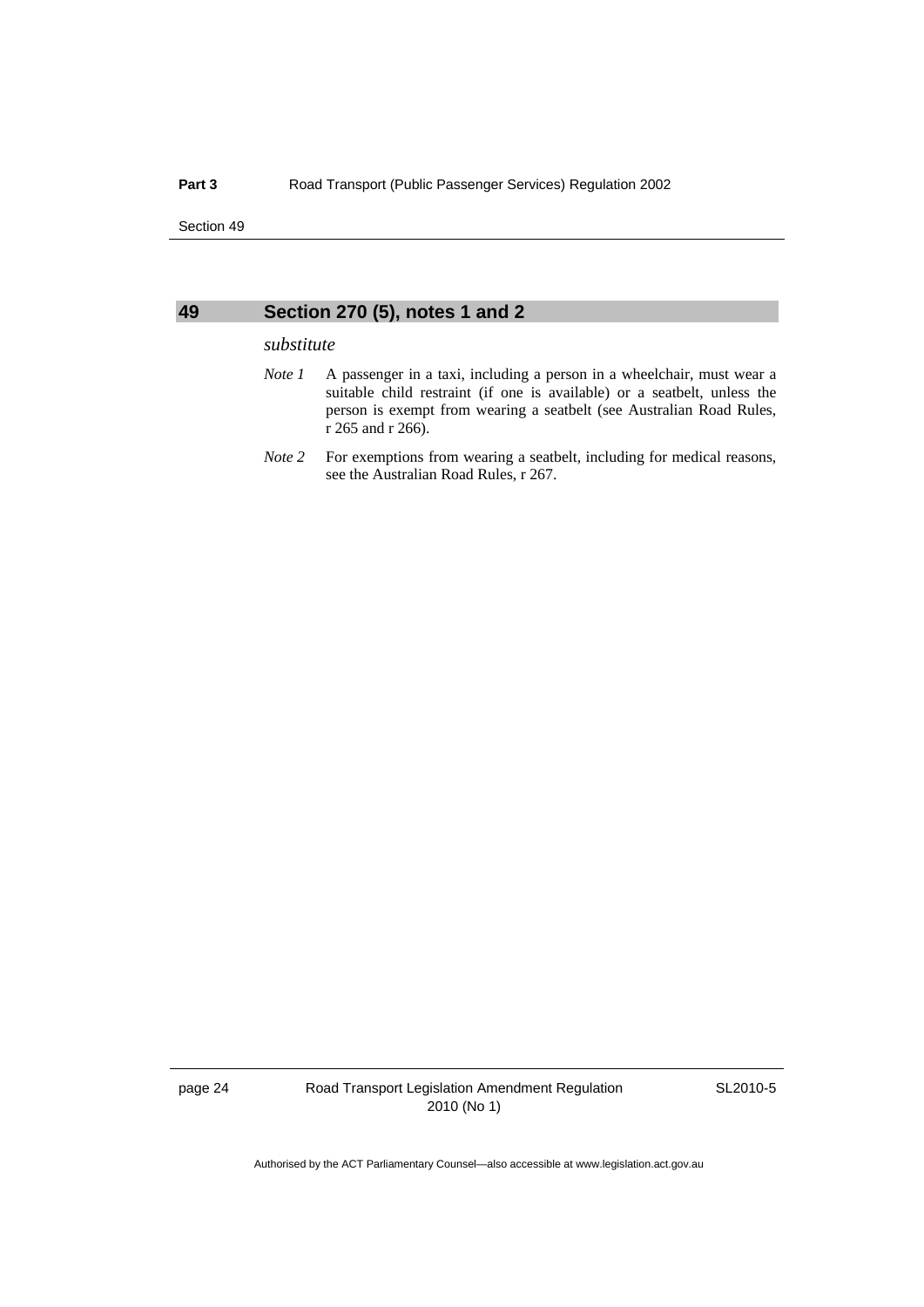## <span id="page-30-0"></span>**Part 4 Road Transport (Safety and Traffic Management) Regulation 2000**

### **50 Legislation amended—pt 4**

This part amends the *Road Transport (Safety and Traffic Management) Regulation 2000*.

## **51 Section 5**

*substitute* 

## **5 Meaning of** *Australian Road Rules*

In this regulation:

*Australian Road Rules* means that part of the publication known as the Australian Road Rules, ISBN 0 7240 8874 1 published by the National Transport Commission in February 2008 that consists of the rules approved by the Australian Transport Council under the *National Transport Commission Act 2003* (Cwlth).

*Note* The Australian Road Rules are accessible at www.legislation.act.gov.au.

### **52 New section 6A**

*in part 2.1, insert* 

### **6A Transitional—ARR r 266 and r 267**

- (1) The Australian Road Rules are to be read as if—
	- (a) rule 266 and rule 267 are not part of the rules; and
	- (b) the repealed Australian Road Rules, rule 266 and rule 267 are part of the rules.

SL2010-5

Road Transport Legislation Amendment Regulation 2010 (No 1)

page 25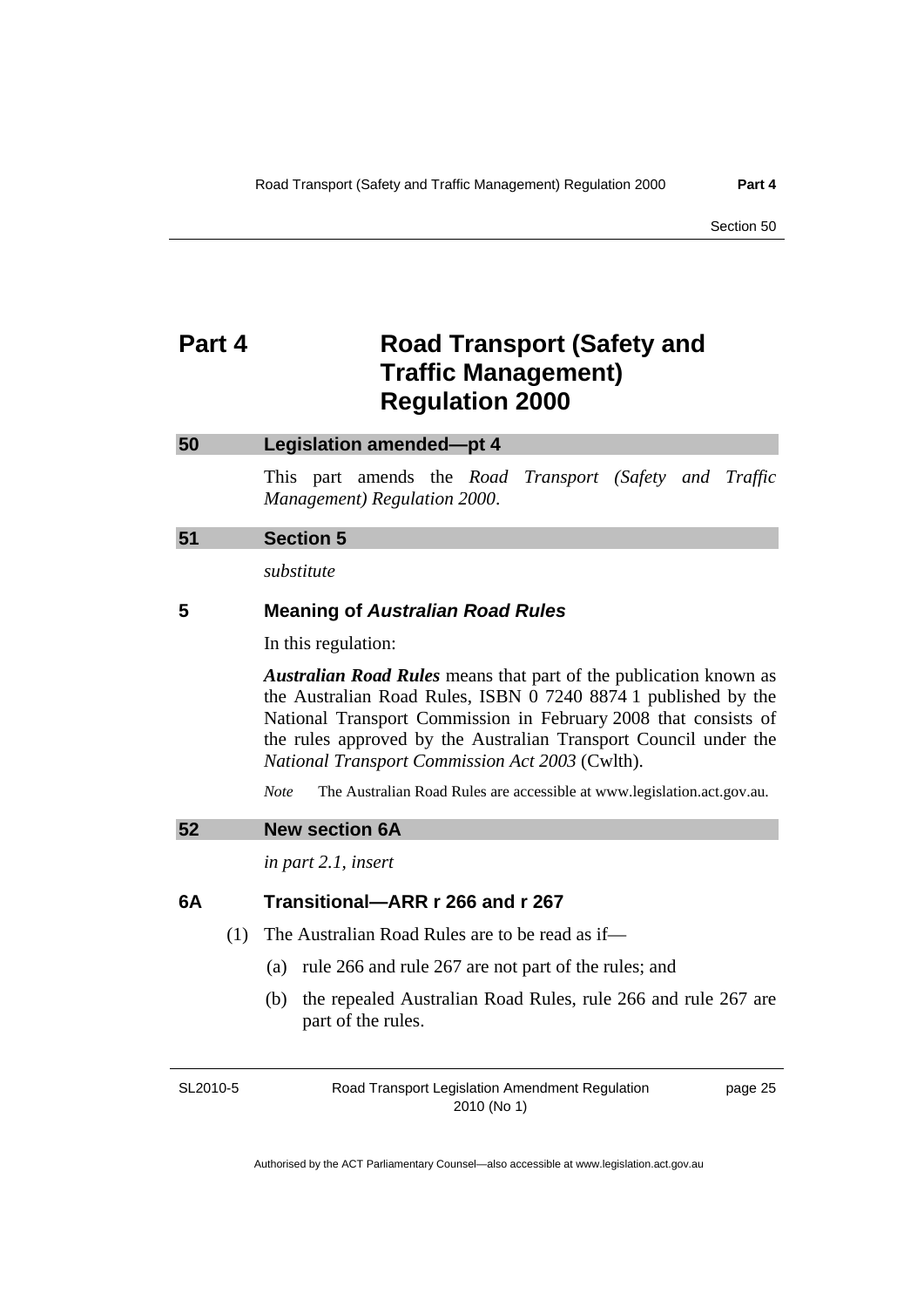<span id="page-31-0"></span>Section 53

- (2) This section expires on 14 March 2011.
- (3) In this section:

*repealed Australian Road Rules* means that part of the publication known as the Australian Road Rules, ISBN 0 7240 8874 1 published by the National Road Transport Commission on 22 October 2003 that consists of the rules approved by the Australian Transport Council under the *National Road Transport Commission Act 1991* (Cwlth).

| 53 | Division 2.2.1, note 2, table, item 6                |                                        |                                              |  |  |  |
|----|------------------------------------------------------|----------------------------------------|----------------------------------------------|--|--|--|
|    | omit                                                 |                                        |                                              |  |  |  |
|    |                                                      |                                        |                                              |  |  |  |
| 54 | Division 2.2.1, note 2, table, item 22<br>substitute |                                        |                                              |  |  |  |
|    |                                                      |                                        |                                              |  |  |  |
|    | 22                                                   | 244C                                   | 23                                           |  |  |  |
| 55 |                                                      | Division 2.2.1, note 2, table, item 23 |                                              |  |  |  |
|    | substitute                                           |                                        |                                              |  |  |  |
|    | 23                                                   | 266                                    | 23A                                          |  |  |  |
|    | 23A                                                  | 266 (2B)                               | 23B                                          |  |  |  |
| 56 | <b>Section 12A</b>                                   |                                        |                                              |  |  |  |
|    | omit                                                 |                                        |                                              |  |  |  |
| 57 | <b>Section 23</b>                                    |                                        |                                              |  |  |  |
|    | substitute                                           |                                        |                                              |  |  |  |
| 23 |                                                      |                                        | ARR r 244C-motorised scooters not to be used |  |  |  |
|    |                                                      |                                        |                                              |  |  |  |

For the Australian Road Rules, rule 244C, a person must not use a motorised scooter on a road or road related area.

page 26 Road Transport Legislation Amendment Regulation 2010 (No 1)

SL2010-5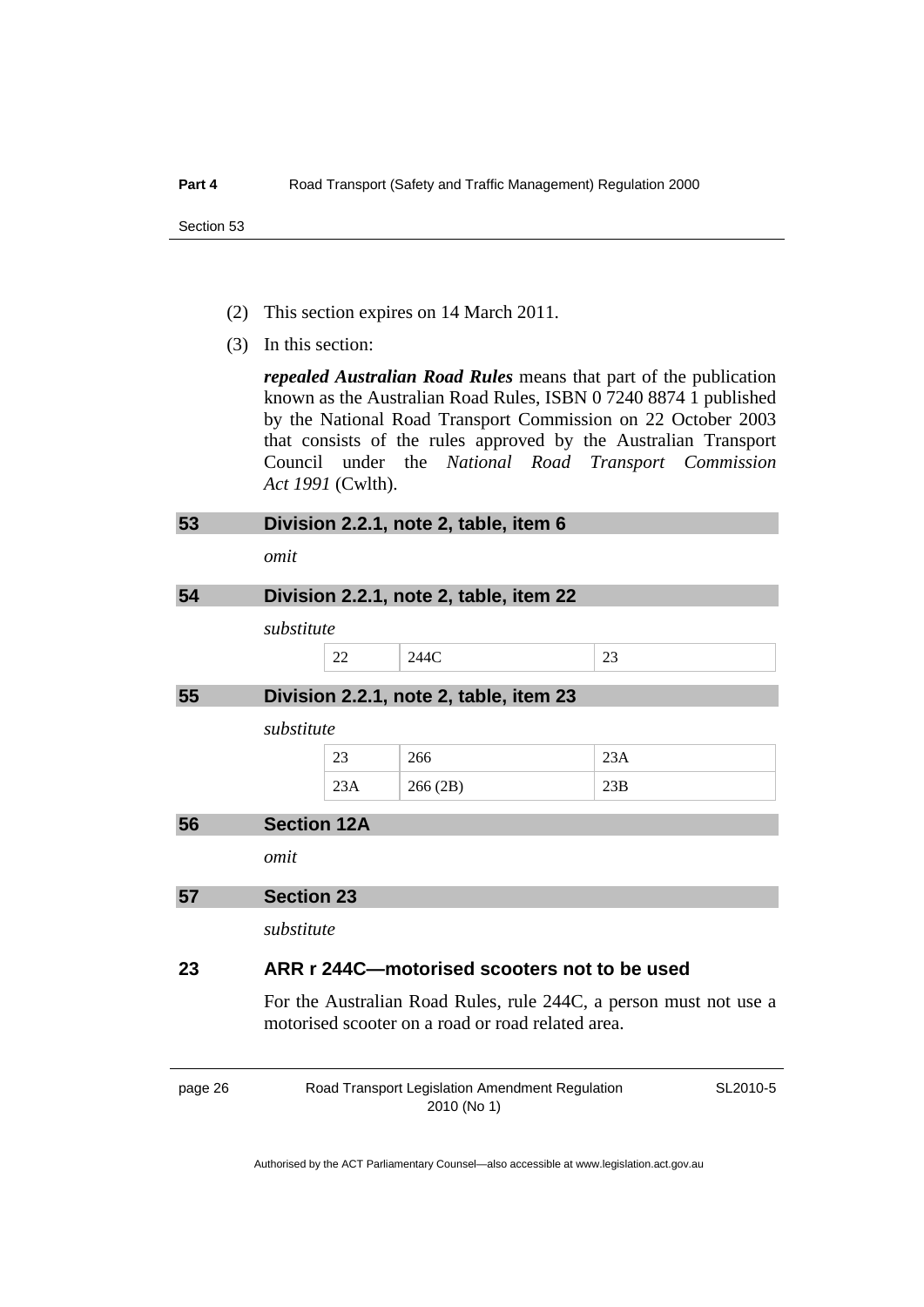<span id="page-32-0"></span>

*substitute* 

### **23A ARR r 266—children travelling in interstate registered vehicles**

- (1) This section applies to a passenger in or on a motor vehicle (other than a bus or motorbike) who is under 7 years old.
- (2) For the Australian Road Rules, rule 266, the passenger is exempt from rule 266 if the motor vehicle is registered in a State that does not have a law that substantially corresponds to rule 266.

## **23B ARR r 266 (2B)—children travelling in goods compartments**

- (1) This section applies to a passenger in a motor vehicle who is—
	- (a) at least 4 years old; and
	- (b) under 7 years old; and
	- (c) travelling in a seating position in a part of the vehicle that is designed primarily for the carriage of goods.
- (2) For the Australian Road Rules, rule 266 (2B), the passenger is exempt from—
	- (a) being restrained in an approved child restraint; or
	- (b) being placed in an approved booster seat and restrained by a seatbelt.
- (3) However, the passenger must be—
	- (a) restrained by a suitable lap and sash type seatbelt; or
	- (b) restrained by—
		- (i) for the midsection of the passenger's body—a lap type seatbelt; and

SL2010-5

Road Transport Legislation Amendment Regulation 2010 (No 1)

page 27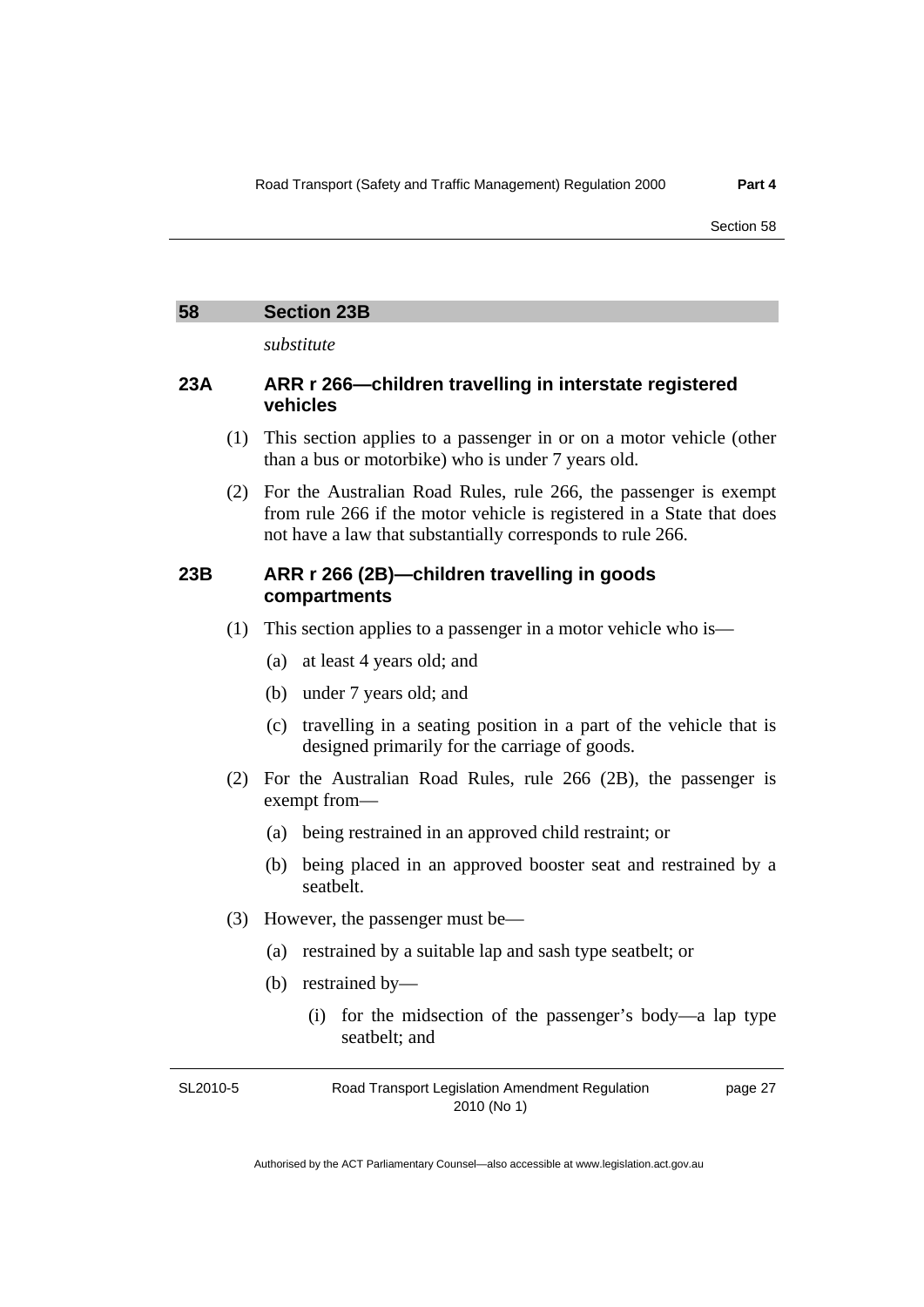- <span id="page-33-0"></span> (ii) for the passenger's upper body—an approved child safety harness.
- *Note* A person must not travel in a seating position in a part of a vehicle that is designed primarily for the carriage of goods unless the position is suitable for the size and weight of the person (see ARR, r 268 (2)).

### **59 Section 24, new definitions**

*insert* 

*approved booster seat* means a booster seat that is approved by the road transport authority under section 66 (1) (aa) (Approvals etc by road transport authority).

*approved child safety harness* means a child safety harness that is approved by the road transport authority under section 66 (1) (ba) (Approvals etc by road transport authority).

| 60 | <b>Section 25</b>                                                                 |
|----|-----------------------------------------------------------------------------------|
|    | omit                                                                              |
| 61 | New section 66 (1) (aa)                                                           |
|    | insert<br>(aa) approve a booster seat as an approved booster seat; or             |
| 62 | New section 66 (1) (ba)                                                           |
|    | insert                                                                            |
|    | approve a child safety harness as an approved child safety<br>(ba)<br>harness; or |

SL2010-5